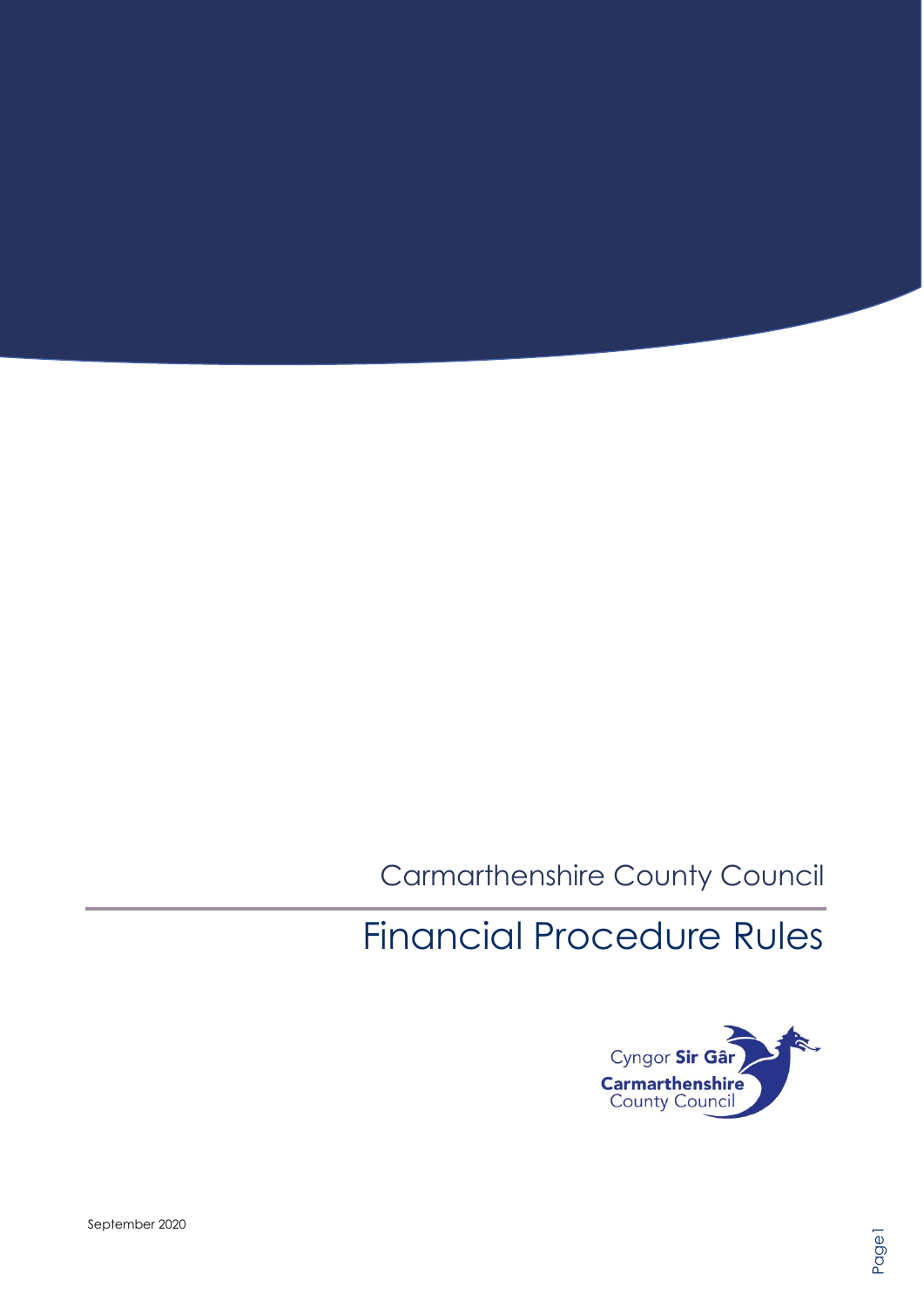| <b>Table of Contents</b> |                                                                             |  |  |  |
|--------------------------|-----------------------------------------------------------------------------|--|--|--|
| 1.                       |                                                                             |  |  |  |
|                          | 1.1 The need for Financial Procedure Rules                                  |  |  |  |
|                          | 1.2 Cabinet                                                                 |  |  |  |
|                          | 1.3 Role of the Director of Corporate Services                              |  |  |  |
|                          | <b>1.4 Corporate Services Department Structure</b>                          |  |  |  |
|                          | 1.5 Emergencies                                                             |  |  |  |
|                          | <b>1.6 Accounting Instructions</b>                                          |  |  |  |
|                          | 1.7 Relationship of Financial Procedure Rules and Other Corporate Documents |  |  |  |
|                          | 1.8 Internal Audit Reports on Breaches of Financial Procedure Rules         |  |  |  |
|                          | 1.9 Compliance with Financial Procedure Rules                               |  |  |  |
|                          | 1.10 Chief Officers and Heads of Service                                    |  |  |  |
|                          | 1.11 Items not covered by the Financial Procedure Rules                     |  |  |  |
|                          | 1.12 Partnerships with other Organisations                                  |  |  |  |
|                          | <b>1.13 Subsidiary Companies</b>                                            |  |  |  |
| 3.                       |                                                                             |  |  |  |
| 4.                       |                                                                             |  |  |  |
|                          | 4.1 Introduction                                                            |  |  |  |
|                          | 4.2 Receipts                                                                |  |  |  |
|                          | 4.3 Electronic Banking/Internet/Standing Orders                             |  |  |  |
|                          | 4.4 Cash tills                                                              |  |  |  |
|                          | <b>4.5 Manual Registers</b>                                                 |  |  |  |
|                          | <b>4.6 Cash Holdings</b>                                                    |  |  |  |
|                          | 4.7 Vending Machines & Other Cash-collecting Apparatus                      |  |  |  |
|                          | <b>4.8 Change Floats</b>                                                    |  |  |  |
|                          | 4.9 Personal cashing of cheques                                             |  |  |  |
|                          | 4.10 Personal borrowing of monies                                           |  |  |  |
|                          | 4.11 Shortages and surpluses                                                |  |  |  |
|                          | 4.12 Transfer of monies between officers                                    |  |  |  |
|                          | 4.13 Paying in to the council's bank account                                |  |  |  |
|                          | 4.14 Completion of bank paying-in slips                                     |  |  |  |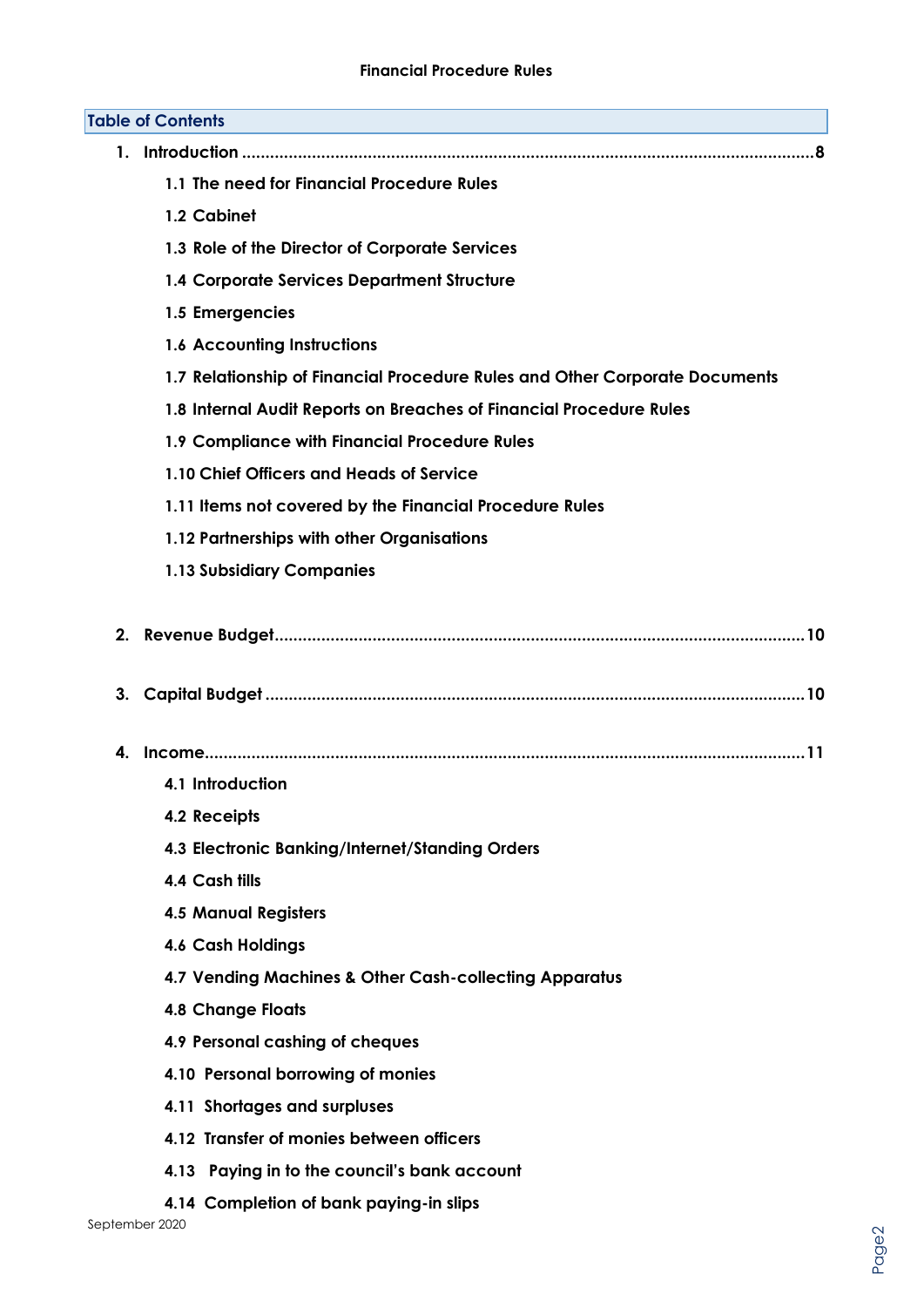|    | 4.15 Credit Income                                                                            |
|----|-----------------------------------------------------------------------------------------------|
|    | 4.16 Credit Income - Small amounts                                                            |
|    | 4.17 Credit income - Prompt raising of accounts                                               |
|    | 4.18 Cancellations, Write-off procedures & Non-Recovery of Debts                              |
|    | 4.19 Suspension of recovery action                                                            |
|    | 4.20 Debit / Credit card income systems                                                       |
|    | 4.21 Direct debit income facilities                                                           |
|    | 4.22 Companies holding money on behalf of the Authority                                       |
|    | 4.23 Internal recharges                                                                       |
|    |                                                                                               |
|    |                                                                                               |
|    | 5.1 Introduction                                                                              |
|    | 5.2 IT hardware ns software                                                                   |
|    | 5.3 Inducements                                                                               |
|    | 5.4 Staff sales - Private or personal consumption                                             |
|    | 5.5 Leasing - Compliance with Capital Finance Regulations                                     |
|    |                                                                                               |
| 6. |                                                                                               |
|    | 6.1 Introduction                                                                              |
|    | 6.2 Claims for reimbursement                                                                  |
|    | 6.3 Annual Petty Cash Certification Exercise                                                  |
|    |                                                                                               |
|    |                                                                                               |
|    | 7.1 Introduction                                                                              |
|    | 7.2 Authorisation of Orders                                                                   |
|    | <b>7.3 Authorised Signatories</b>                                                             |
|    | 7.4 Budget Provision                                                                          |
|    | 7.5 Orders for Property-Related Works                                                         |
|    |                                                                                               |
| 8. | 8.1 Introduction                                                                              |
|    |                                                                                               |
|    | 8.2 Passing Invoices for Payment                                                              |
|    | 8.3 Final Approval - Authorised Signatories<br>8.4 Timeliness of Processing Creditor Payments |

**8.5 VAT**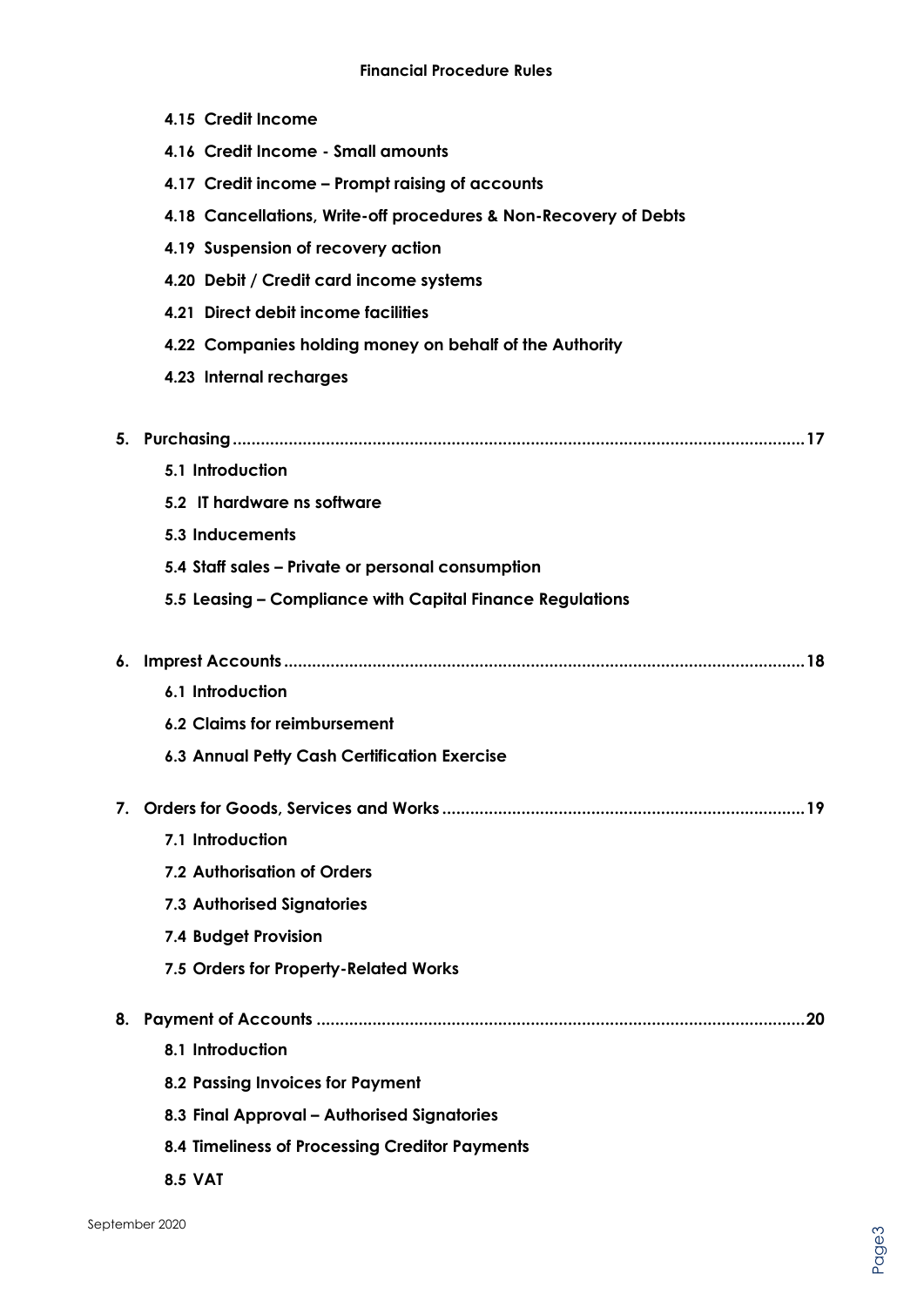|  |  | 8.6 Return of Cheques to Originating Officer |  |
|--|--|----------------------------------------------|--|
|  |  |                                              |  |

- **8.7 Copy Invoices**
- **8.8 Statements of Account**
- **8.9 Construction Industry Scheme – Tax Deduction**
- **8.10 Financial Coding**
- **8.11 Outstanding Accounts**
- **8.12 Standing Payments**
- **8.13 Prepayments**
- **8.14 Credit Notes**
- **8.15 Payments to Individuals for Services**
- **8.16 On-line Creditor Processing**
- **8.17 Credit Card Payments**
- **8.18 Purchase Cards**

| 9.<br>.25                                                                 |
|---------------------------------------------------------------------------|
| 9.1 Notification of Information                                           |
| 9.2 Authorised Signatories                                                |
| 9.3 Timesheets                                                            |
| 9.4 Advances of Pay                                                       |
| 9.5 Employment Certification Exercises                                    |
| 9.6 Absence Records                                                       |
|                                                                           |
| 10.1 Introduction                                                         |
| 10.2 Review of Entitlement of Benefit                                     |
|                                                                           |
| 11.1 Introduction                                                         |
| 11.2 Value for Money                                                      |
| 11.3 Promptness of Claims                                                 |
| 11.4 Basis of Claim                                                       |
| <b>11.5 Certification</b>                                                 |
| 11.5 Subsistence                                                          |
| 11.6.1 Overnight Accommodation and Subsistence Allowances (Out of County) |
| 11.6.2 Out of County Expenses                                             |
|                                                                           |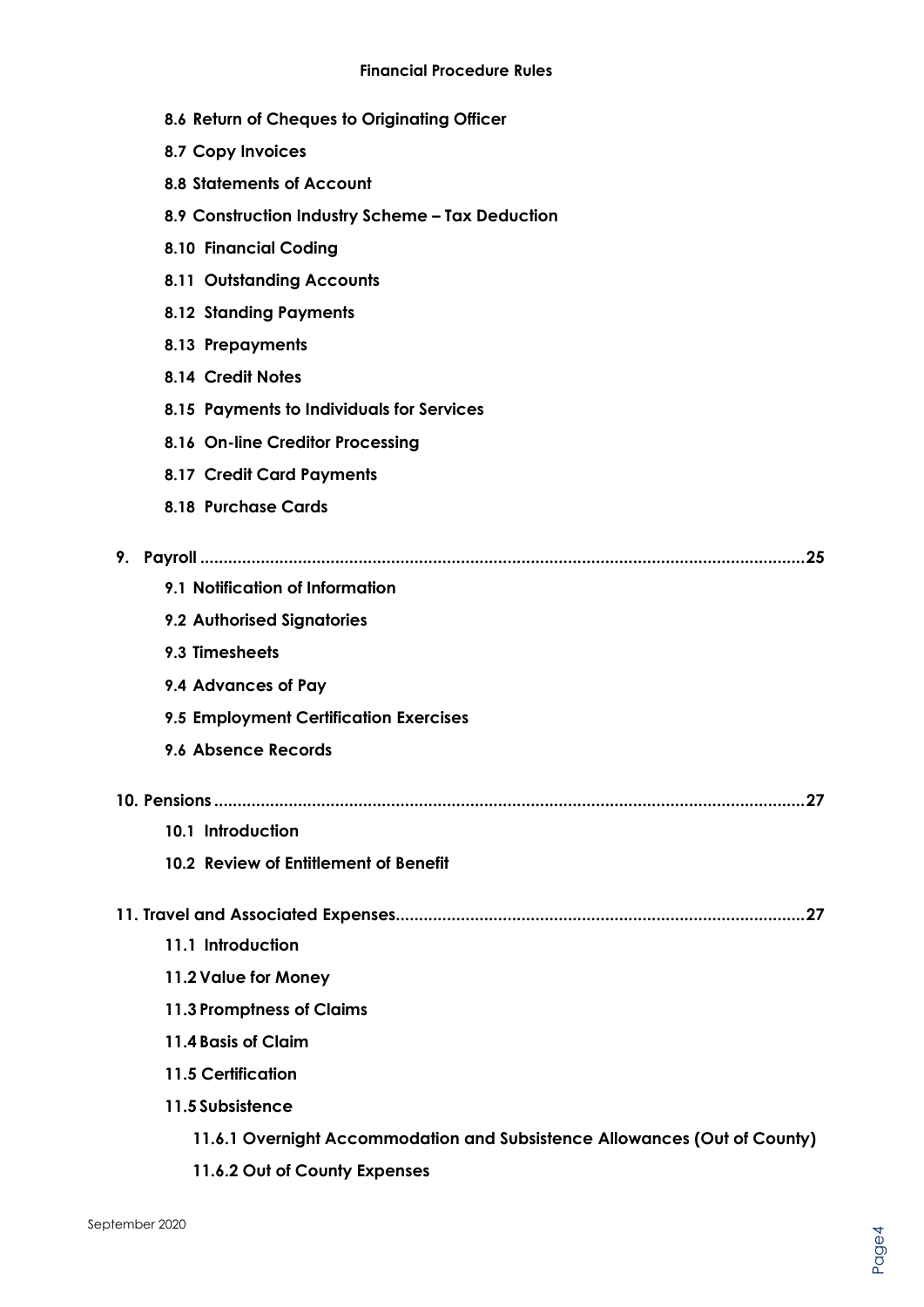| 12.1 Introduction                                            |
|--------------------------------------------------------------|
| <b>12.2 Maximising Grant Entitlement</b>                     |
| 12.3 Notifying the Director of Corporate Services            |
|                                                              |
| 13.1 Introduction                                            |
| 13.2 Administration of Trust Funds                           |
|                                                              |
| 14.1 Introduction                                            |
| 14.2 Approval of Chief Officer                               |
| <b>14.3 Financial Control</b>                                |
| 30                                                           |
| 15.1 Introduction                                            |
| <b>15.2 Opening New Accounts</b>                             |
| <b>15.3 Special Banking Arrangements</b>                     |
| 15.4 Custody of Cheques                                      |
| <b>15.5 Bank Reconciliation</b>                              |
| <b>15.6 Cheque Signatories</b>                               |
| 15.7 Debit and Credit Card Income                            |
|                                                              |
| 16.1 Introduction                                            |
| <b>16.2 Maintenance of Records</b>                           |
| 16.3 Leasing - Compliance with Capital Financial Regulations |
|                                                              |
| 17.1 Introduction                                            |
| 17.2 Risk Management                                         |
| 17.3 Variations to Insurance Requirements                    |
| 17.4 Claims Management                                       |
|                                                              |
| 18.1 Introduction                                            |
| 18.2 Treasury Management Strategy and Policy                 |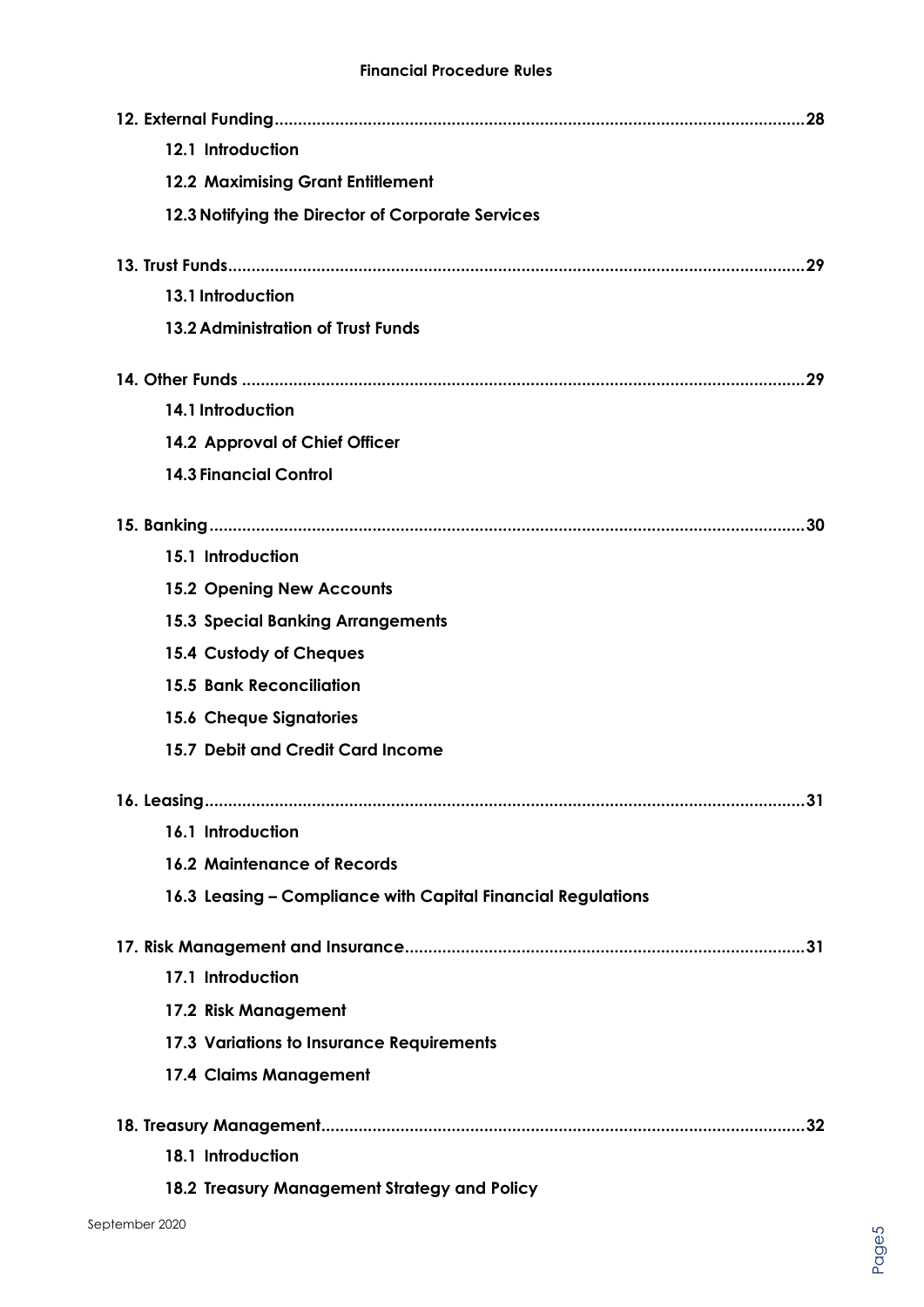| 18.3 Reporting                                 |
|------------------------------------------------|
|                                                |
| 19.1 Introduction                              |
| 19.2 Audit Committee                           |
| <b>19.3 Professional Standards</b>             |
| 19.4 Independence                              |
| 19.5 Breaches of Financial Procedure Rules     |
| .34                                            |
| 20.1 Introduction                              |
| 20.2 Reporting Procedures Fraud and Corruption |
| .35                                            |
| 21.1 Introduction                              |
| 21.2 Stores Systems                            |
| <b>21.3 Valuations</b>                         |
|                                                |
| 22.1 Introduction                              |
| 22.2 Terrier                                   |
| 22.3 Asset Register                            |
| 22.4 Title Deeds                               |
| 22.5 Disposal of Land and Buildings            |
| 22.6 Use of Council Premises                   |
| 22.7 Minimising Risks in Council Premises      |
|                                                |
| 23.1 Introduction                              |
| 23.2 Inventories                               |
| 23.3 Portable High-Value Items                 |
| 23.4 Security Marking of Assets                |
| 23.5 Disposal of Assets                        |
| .38                                            |
| 24.1 Introduction                              |
| 24.2 Protection of Clients' Private Property   |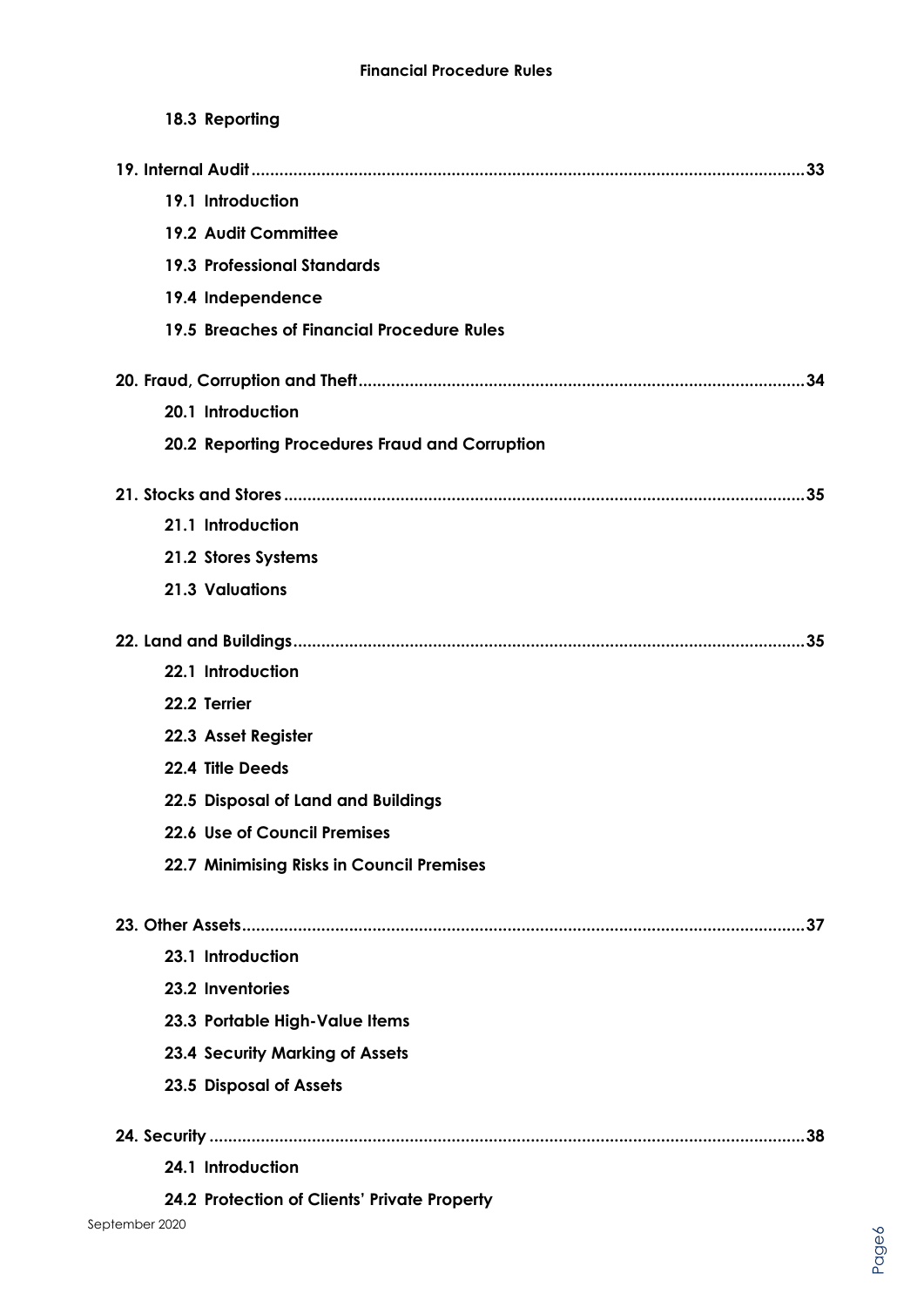| 24.3 Incoming Mail              |  |
|---------------------------------|--|
| 24.4 Outgoing Mail              |  |
| 24.5 Receipt of Goods           |  |
| <b>24.6 Access to Buildings</b> |  |
|                                 |  |
| 25.1 Introduction               |  |
| <b>25.2 Council Vehicles</b>    |  |
|                                 |  |
| 26.1 Introduction               |  |
| <b>26.2 Retention Periods</b>   |  |
| <b>26.3 Disposal of Records</b> |  |
|                                 |  |
| 27.1 Introduction               |  |
| 27.2 Controlled Stationery      |  |
|                                 |  |
|                                 |  |
|                                 |  |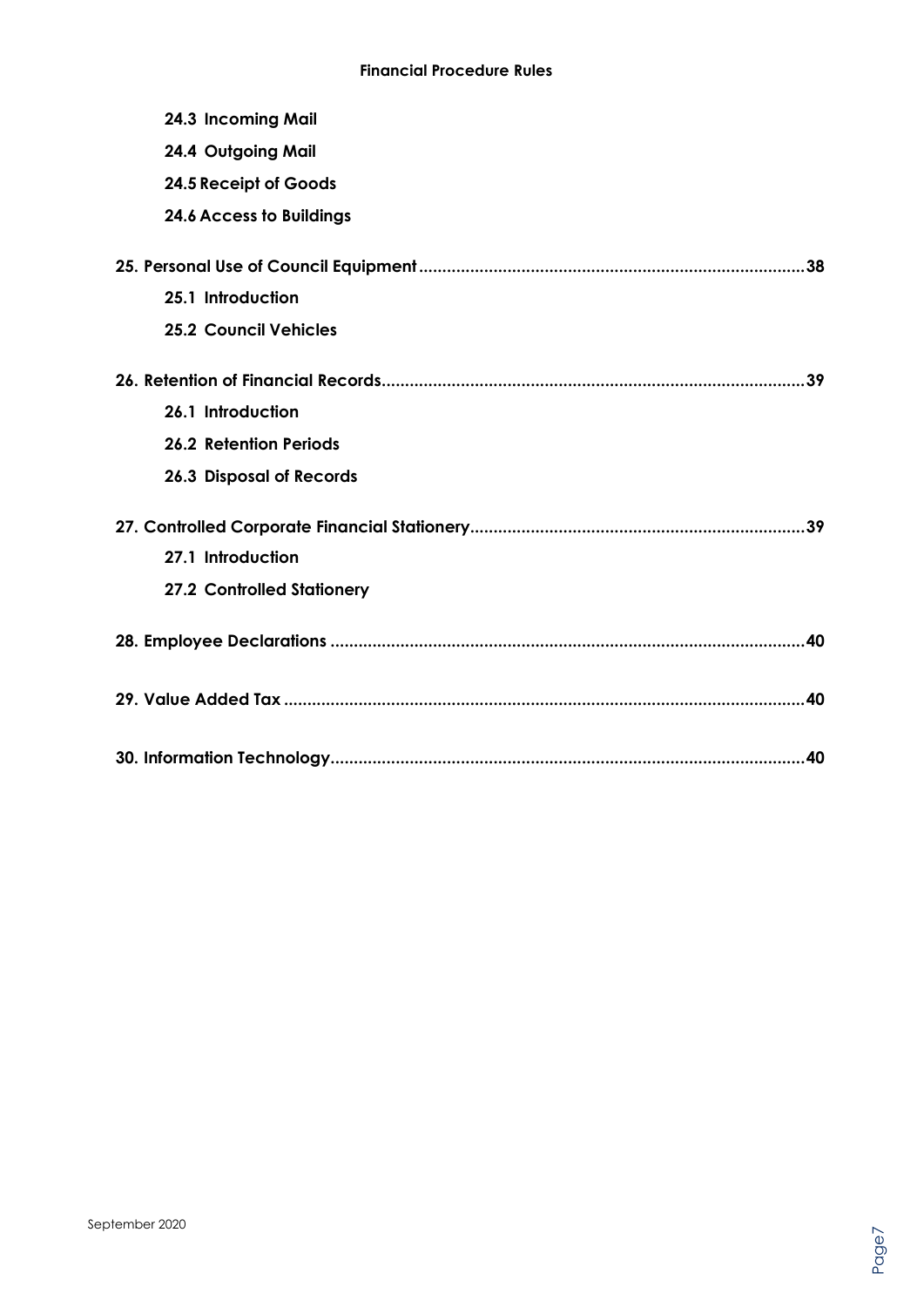# **1 Introduction**

#### **1.1 The Need for Financial Procedure Rules**

Financial Procedure Rules explain the procedures which officers must follow to ensure high standards of financial management. They tell us the things we cannot do, but also tell us the things we can do whilst keeping within the rules.

Whilst the Chief Officers are accountable for the deployment of the resources for which they have been given responsibility, they will delegate functions of a financial nature to individual officers, e.g. budgetary control, ordering of goods and services, payment of accounts and the certification of time sheets.

If officers undertake an activity which affects the Council's finances, they should ensure that they understand the requirements of this document so that they can comply with the approved arrangements.

#### **1.2 Cabinet**

The Cabinet has overall responsibility for regulating and controlling the Council's finances, but responsibility also rests with Chief Officers, Heads of Service and Cabinet Members.

#### **1.3 Role of the Director of Corporate Services**

The Director of Corporate Services is the person who has the statutory responsibility for the "proper administration of the financial affairs of the Council" (Local Government Finance Act 1972, section 151).

The specific duties of the Director of Corporate Services include:

- Prescribing the accounting systems.
- Prescribing the form of accounts.
- Prescribing the form of financial records.
- Ensuring the approved accounting systems are observed.
- Ensuring the accounts and supporting records are kept up to date.
- On behalf of the Authority, maintaining an adequate and effective internal audit in accordance with the Accounts and Audit Regulations 1996.

The Director of Corporate Services also has the duty to report to Members and the Appointed Auditor (Wales Audit Office) on unlawful expenditure and overcommitment of resources (Local Government Finance Act 1988).

The Audit Committee has delegated authority, as part of the Council's Constitution, to consider and approve amendments to the Financial Procedure Rules.

#### **1.4 Corporate Services Department Structure**

The Director of Corporate Services prefers to put the emphasis on assisting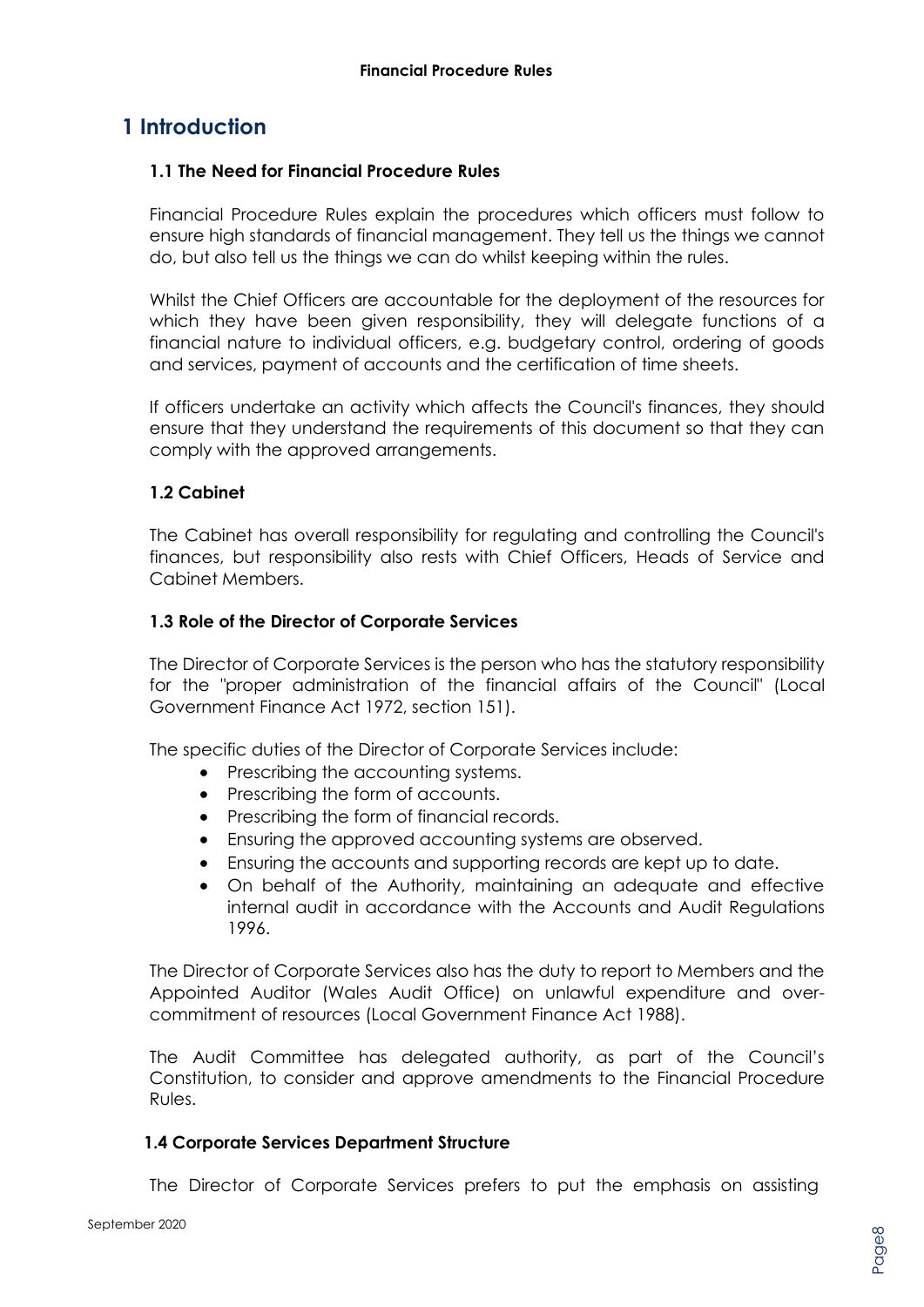departments to achieve the delivery of cost-effective quality services rather than on the enforcement of his legal powers.

In order to deliver high quality financial services, the Department is organised into two Divisions, each under the control of a Head of Service:

- Head of Financial Services
- Head of Revenues & Financial Compliance

#### **1.5 Emergencies**

In the event of an Emergency (as defined in Section 138 of the Local Government Act 1972), Chief Officers will be empowered to incur expenditure which is essential to meet any urgent needs created by the individual situation subject to such action being subsequently reported to the Cabinet.

#### **1.6 Accounting Instructions**

The Director of Corporate Services is empowered to supplement these Financial Procedure Rules with Accounting Instructions. Accounting Instructions may be issued for general distribution or to a particular Department or establishment. Such instructions fall within the powers of the Director of Corporate Services as set out in Section 1.3 and compliance with Accounting Instructions will be required where specified by the Director of Corporate Services.

#### **1.7 Relationship of Financial Procedure Rules and Other Corporate Documents**

The following corporate documents are to be treated as if they form part of the Financial Procedure Rules:

- Budget Manual
- Capital Guidance
- Income and Charging Policy
- Contract Procedure Rules
- Grants Manual
- Anti-Fraud and Anti-Corruption Strategy
- Travel and Associated Expenses Policy

Amendments to the above documents will be approved by the Audit Committee or appropriate Scrutiny Committee.

#### **1.8 Internal Audit Reports on Breaches of Financial Procedure Rules**

Internal Audit will report significant breaches of the Financial Procedure Rules to the Chief Executive, Director of Corporate Services, relevant Cabinet Members and the Audit Committee.

#### **1.9 Compliance with Financial Procedure Rules**

Each Employee is required to understand and comply with these Financial Procedure Rules.

Failure to comply may result in disciplinary action against the individual(s)/line manager responsible.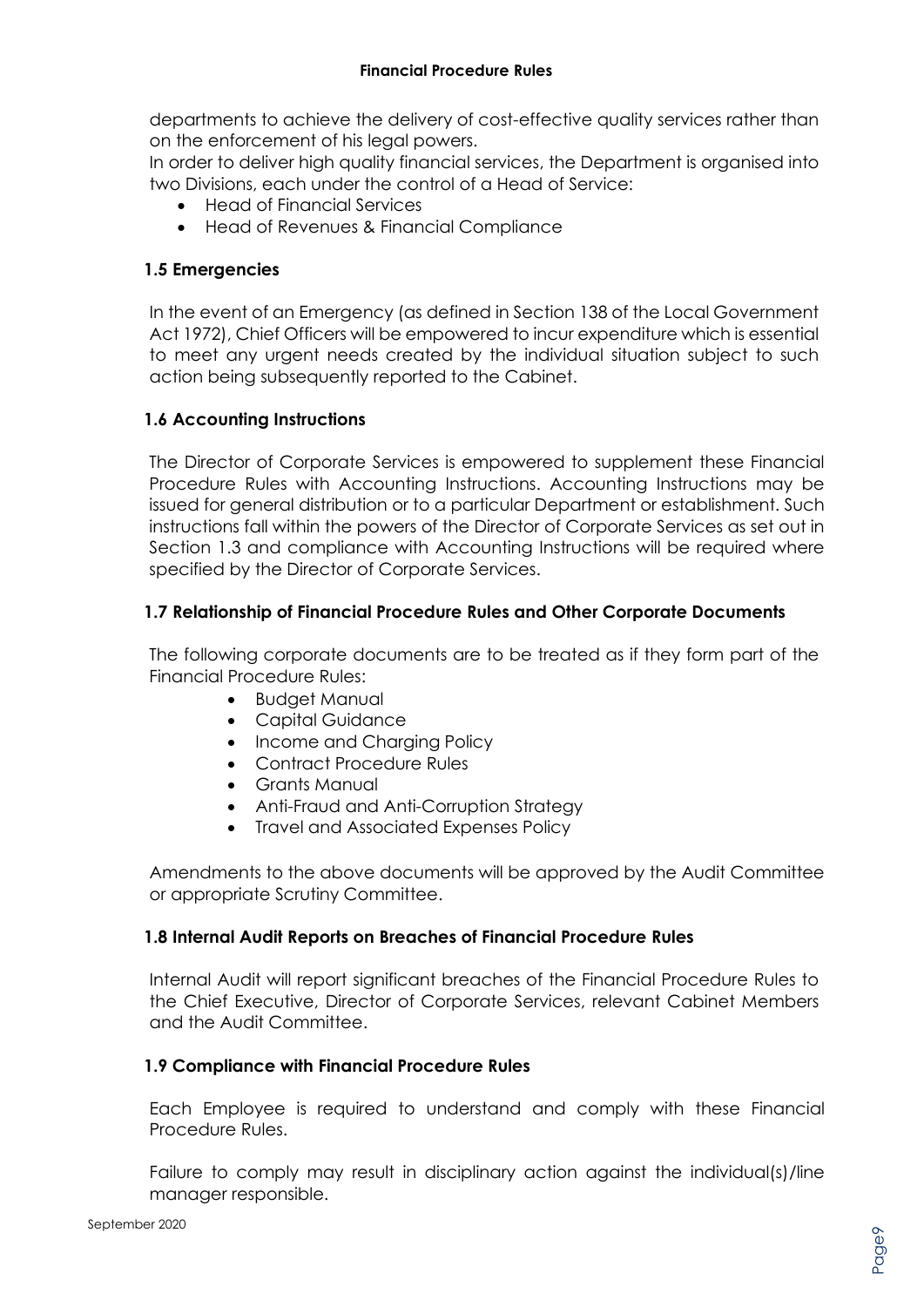Employees must ensure that they use public funds entrusted to them in a responsible and lawful manner and must not utilise property, vehicles or other facilities of the Authority for personal use unless authorised to do so. They should strive to ensure value for money to the local community and to avoid legal challenge to the Authority.

#### **1.10 Chief Officers and Heads of Service**

Any reference to Chief Officers will include the Chief Executive and Directors who are responsible for the strategic direction of the Authority and for the activities of their individual Departments.

Heads of Service under the Authority's management arrangements are responsible for the proper management of the services assigned to them.

#### **1.11 Items not covered by the Financial Procedure Rules**

From time to time issues will arise which were not foreseen when these Procedure Rules were drawn up. Officers are required to act prudently in such cases and where there is any doubt over the propriety of an action relating to a financial matter, the officer should seek guidance from the Director of Corporate Services prior to committing the Authority to the action.

#### **1.12 Partnering with other Organisations**

Where the Council enters into a formal partnership agreement with another organisation, it must be made clear from the outset which organisation's Financial Procedure Rules will apply to the partnership. Where the Financial Procedure Rules adopted are not those of Carmarthenshire County Council, any variances should be brought to the attention of the Director of Corporate Services who should consider whether the lesser standards are acceptable.

#### **1.13 Subsidiary Companies**

Where the Council sets up subsidiary companies, those companies must develop, and have appropriately approved, a set of financial procedure rules upon which to abide by.

### **2 Revenue Budget**

Officers are required to fully comply with the provisions of the Budget Manual. The document assists staff in understanding their responsibilities for sound and effective budgetary control.

# **3 Capital Budget**

Officers are required to fully comply with by the provisions of the Managing Capital document, which is to be treated as if it formed part of these Financial Procedure Rules. The document assists managers by setting out the roles and responsibilities for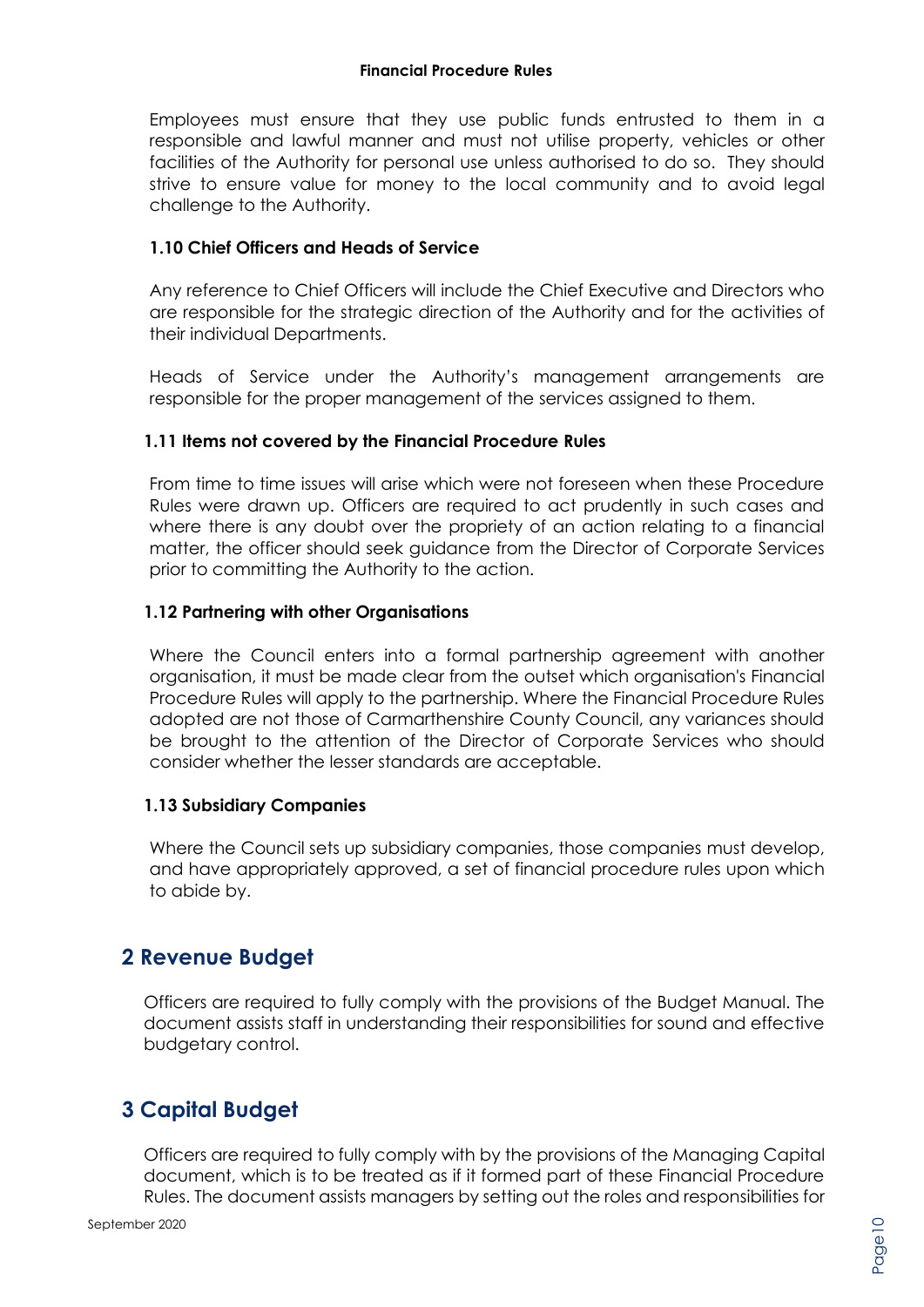sound and effective budgetary control in relation to the Capital Programme.

### **4 Income**

#### **4.1 Introduction**

The Director of Corporate Services is responsible for ensuring suitable arrangements are in place for the receipt of money.

Directors and Heads of Service must ensure that:

- Income and Charging Policy is adhered to and that charges for Council services are reviewed annually, in consultation with the Director of Corporate Services.
- Any new income collection arrangements are discussed and agreed with Head of Revenues & Financial Compliance.

Budget Holders are responsible for ensuring that there are adequate procedures within their areas of responsibility to ensure that the requirements of the Director of Corporate Services are met for the collection and banking of cash income and for the prompt raising of sundry debtor accounts.

#### **4.2 Receipts**

A receipt must be offered whenever cash is received, unless a specific dispensation has been agreed in writing by the Director of Corporate Services. Such dispensation will normally be given for systems where receipts would be inappropriate, but alternative recording arrangements will be required for control purposes.

Receipts will be in a form approved and controlled by the Director of Corporate Services.

Receipts may be electronically generated receipts, tickets, hand-written receipts, till receipts or other devices approved by the Director of Corporate Services.

All points at which cash income is taken by the Council should clearly display a notice advising payers that a receipt should be obtained for their payment.

Receipts will not normally be dispatched to debtors sending payment through the post unless requested.

Stocks of blank/unused receipts must be stored securely, and appropriate records maintained to account for their use. A receipt which has been removed but is not accounted for in the relevant income system may be an indication that money received has not been processed into the County's funds.

In circumstances where money is taken in advance for the sale of tickets (e.g. a show), the tickets should be pre-numbered or uniquely referenced, adequately controlled and reconciled.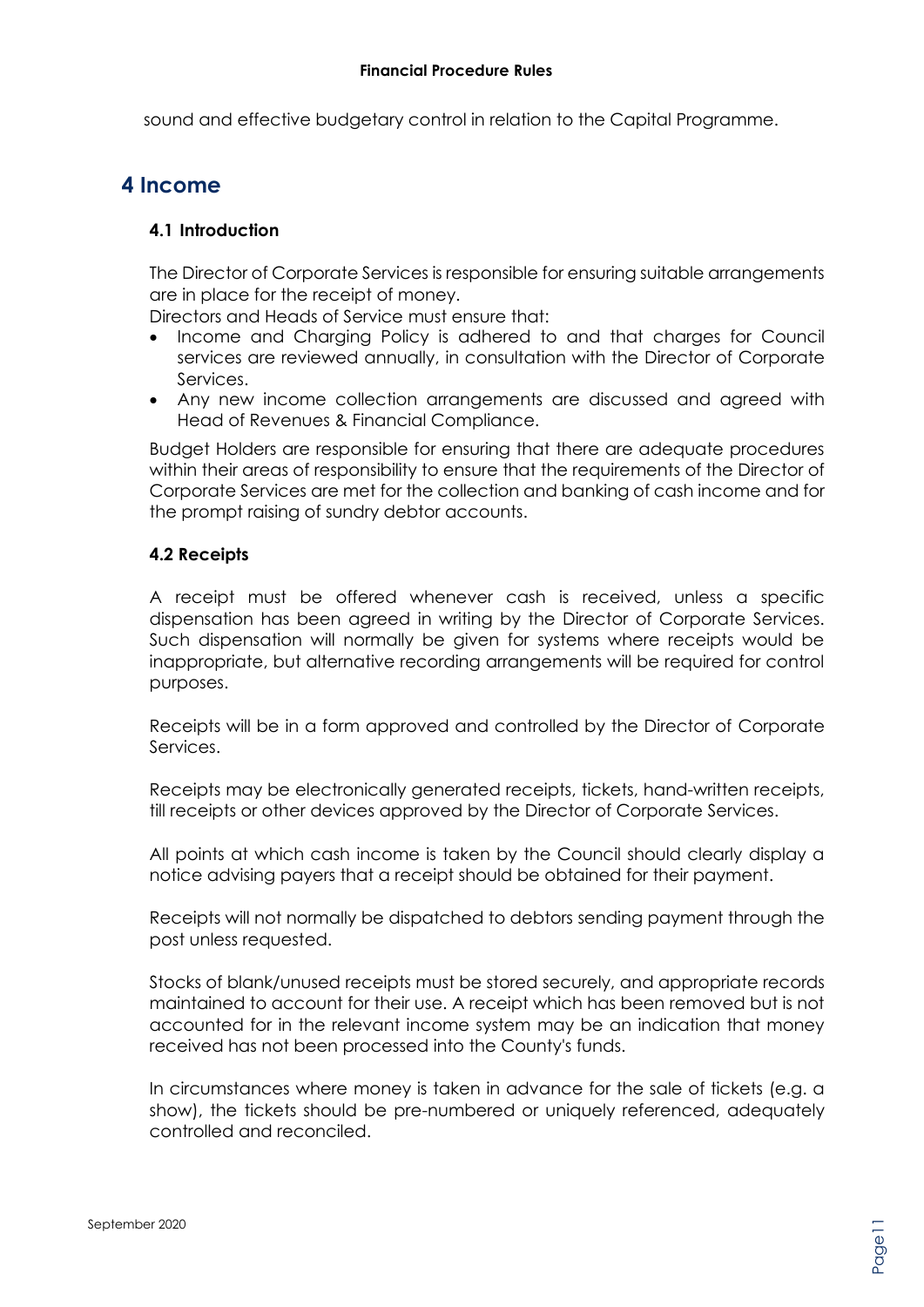#### **4.3 Electronic Banking / Online Payments / Internet / Standing Orders / BACS**

Payment advice and documentation must always include a reference number which must be quoted by the customer on all payments. This reference number should relate to the charging document (e.g. invoice number) or other reference to identify the debt raising department.

Where ParentPay is used to pay for school meals and other school-related payments, each parent/guardian must have a unique username and password to access the system.

Income collected via ParentPay must be regularly reconciled to the Authority's ledger, to ensure that all income due to the Authority has been received.

#### **4.4 Cash Tills**

Where cash tills are operating, all income received should be registered through the till. Keys to cash tills should be held securely.

Operators should not have access to keys/ facilities which '*zeroise*' the till readings and reconcile the till records to cash received.

Operators should take till readings at prescribed times and record them.

Periodically (e.g. daily), an officer other than the till operator should '*zeroise*' the till readings and reconcile the till records to cash received.

Managers responsible for the supervision of staff who operate cash tills are required to carry out periodic unannounced cash ups of the tills concerned. At least one cash up should be performed on each operator in each financial year.

Due to the higher volume and value of transactions, main cash offices should be subject to more frequent and random, unannounced cash-ups at least quarterly.

Departments may make their own arrangements for independent staff to carry out the inspections where appropriate. Evidence of cash ups must be maintained.

#### **4.5 Manual Registers**

In some circumstances it is effective to use a manual register (e.g. Primary School Meals) to record and control income.

Where a manual register is used, the following principles should be followed:

- Only officially approved registers should be used.
- Separate registers should be used for different income collection responsibilities.
- When money is received, the register should be fully updated to show clearly the amount of cash collected and the person from whom it was received.
- At appropriate periods the amount recorded should be totalled and noted on the reaister.
- Bankings should be recorded and independently reconciled to the register.
- Arrangements for the reconciliation or comparison of anticipated income and actual income. Such reconciliation should be periodically checked and certified by a senior member of staff independent of the collecting officer.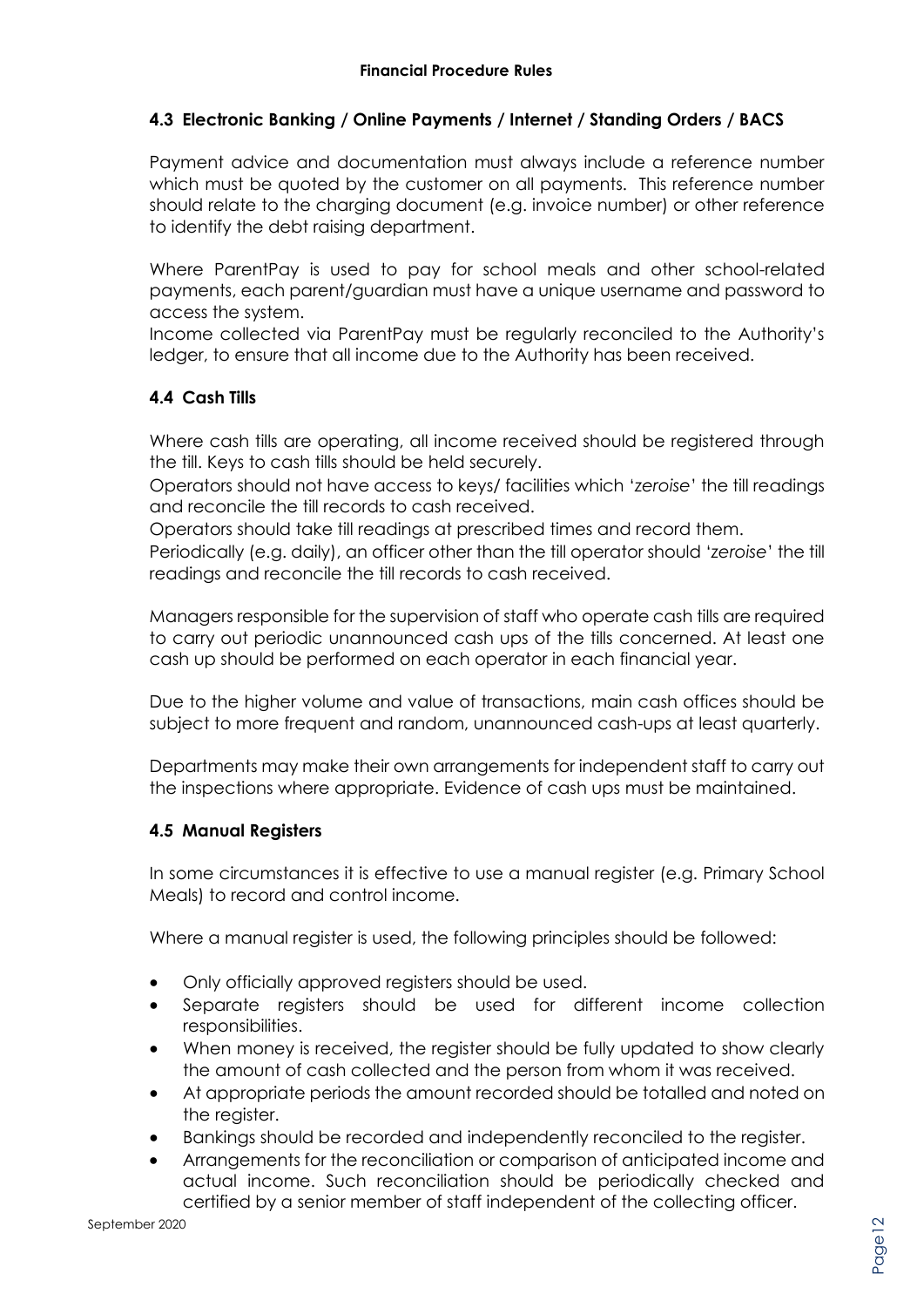#### **4.6 Cash Holdings**

Cash held at individual establishments should preferably be banked daily but at least weekly in order to minimise risk. Where cash is to be left on Council premises overnight the following action is required:

- Sums in excess of £300 to be locked in a suitable safe on the premises.
- Sums up to £300 may be retained on the premises but they must be adequately secured in a locked receptacle.

#### **4.7 Vending Machines and other Cash-collecting Apparatus**

Where a Department/establishment has vending machines, payphones or any other apparatus which collects money automatically, the appropriate Budget Holder must ensure that adequate controls operate to secure monies collected. Such instructions should include the following:

- Two members of staff should be present to empty and count the cash collected. Where this is not feasible, the specific approval of the Director of Corporate Services for alternative arrangements must be obtained. This approval may be conditional upon adequate compensating controls.
- Maintenance of a permanent record which should include the date the cash is collected, the amount collected, the signatures of both of the staff involved, and where appropriate meter readings.
- The frequency of emptying cash should be related to the amount of cash taken by the machine; it should be ensured that no more than £300 is held in the machine at any one time.
- Procedures for ensuring the prompt and secure banking of all amounts collected.
- Arrangements for the reconciliation or comparison of anticipated income (e.g. calculated using meter readings or through examining stock records) and actual income. Such reconciliation should be periodically checked and certified by a senior member of staff independent of the collecting officer.

Departments responsible for operating other, more secure, self-service payment facilities, such as car parking Pay and Display Machines, or Self Service Payment kiosks which supplement cash offices, should ensure that collection and income recording arrangements are appropriate to the value and location of the machines.

#### **4.8 Change Floats**

future change requirements.

Where a Department/establishment requires a change float, the Director of Corporate Services will arrange for an advance of cash to the collecting officer. Such a cash float should be adequate to provide for the normal requirements for change but not so large as to be unnecessary or to create a security problem. When paying in cash takings to the Council's bank account, the amount advanced as the change float should be retained by the collecting officer for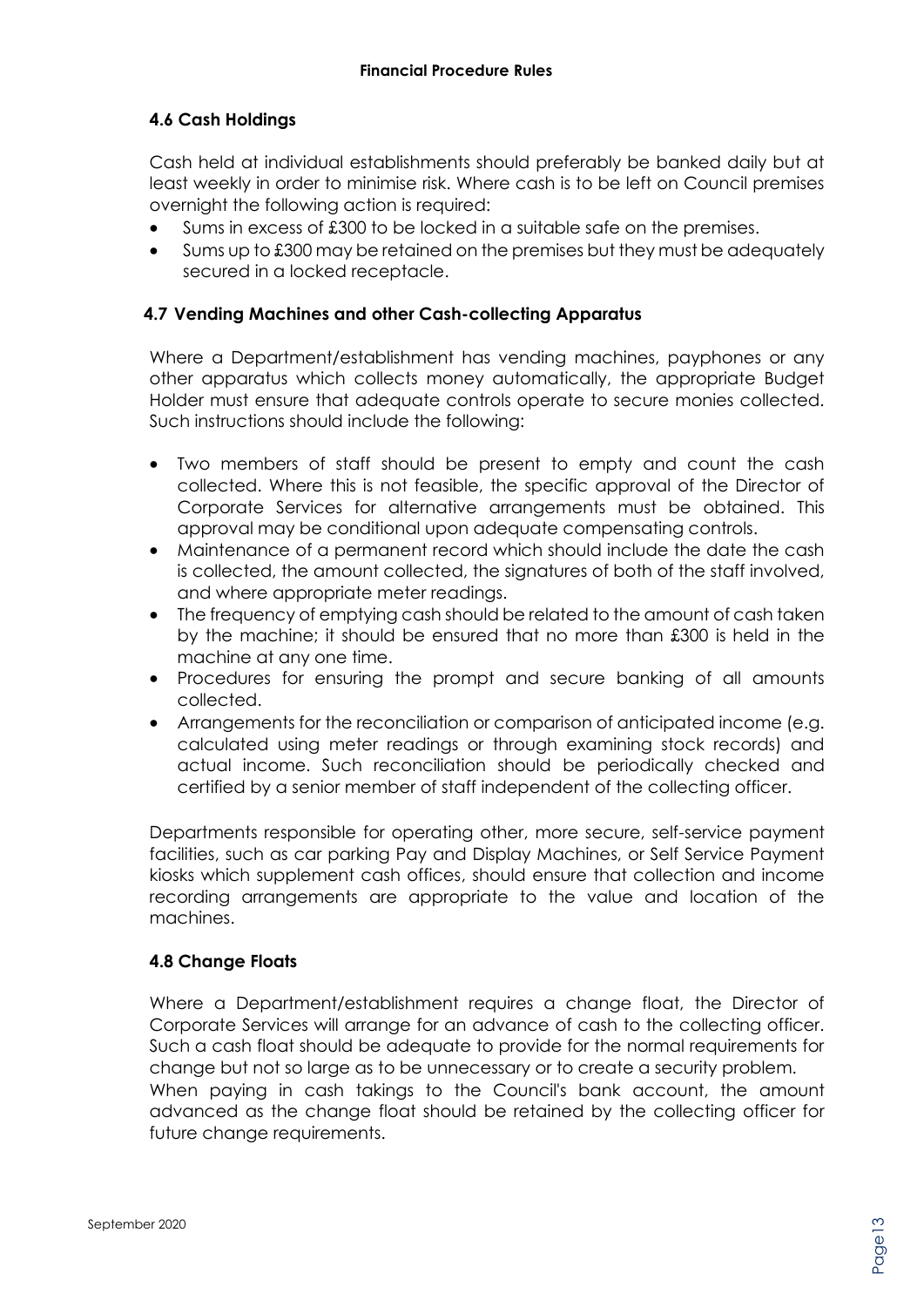#### **4.9 Personal Cashing of Cheques**

Under no circumstances should any Council monies be used to cash personal or third-party cheques.

#### **4.10 Personal Borrowing of Monies**

Under no circumstances should any employee borrow money from cash income collected; doing so would constitute a disciplinary offence.

#### **4.11 Shortages and Surpluses**

Any shortages or surpluses arising when reconciling the cash collected with receipts, till readings etc. should be clearly noted in the appropriate control record e.g. "Collections and Deposit Book". Shortages and surpluses must be reported exactly as they occur and not used to balance each other out.

Staff will not normally be expected to make good shortages due to error. If errors are frequent or significant in value, disciplinary action may be appropriate regardless of whether the individual has offered to make good the value of the shortages.

#### **4.12 Transfer of Monies between Officers**

Where monies are transferred between officers for accounting or paying-in, the transfer of money should normally be acknowledged in a permanent written record a copy of which is to be retained by both the individual/establishment handing over the money and the receiving officer. Where this is impractical, the Head of Revenues & Financial Compliance should be advised and alternative procedures agreed.

#### **4.13 Paying–in to the Council's Bank Account**

All money collected must be paid in promptly to the Council's bank account. Subject to the limits for cash held on premises not being exceeded (see section 4.6), a maximum of 5 working days should apply. Money can be paid in via branches of the Council's appointed bankers, via Post Offices (Giro System) or any of the Cashiers Offices currently located at the following Council offices:

- Spilman Street, Carmarthen
- Yr Hwb, Llanelli
- Yr Hwb, Ammanford

The Director of Corporate Services may in exceptional circumstances authorise the paying in of money via a branch of a Bank other than the Council's appointed Bankers where it can be clearly demonstrated that such an arrangement would be more economical.

In order to minimise the risks to staff and cash, banking of cash should be carried out as safely as possible. Issues for consideration include: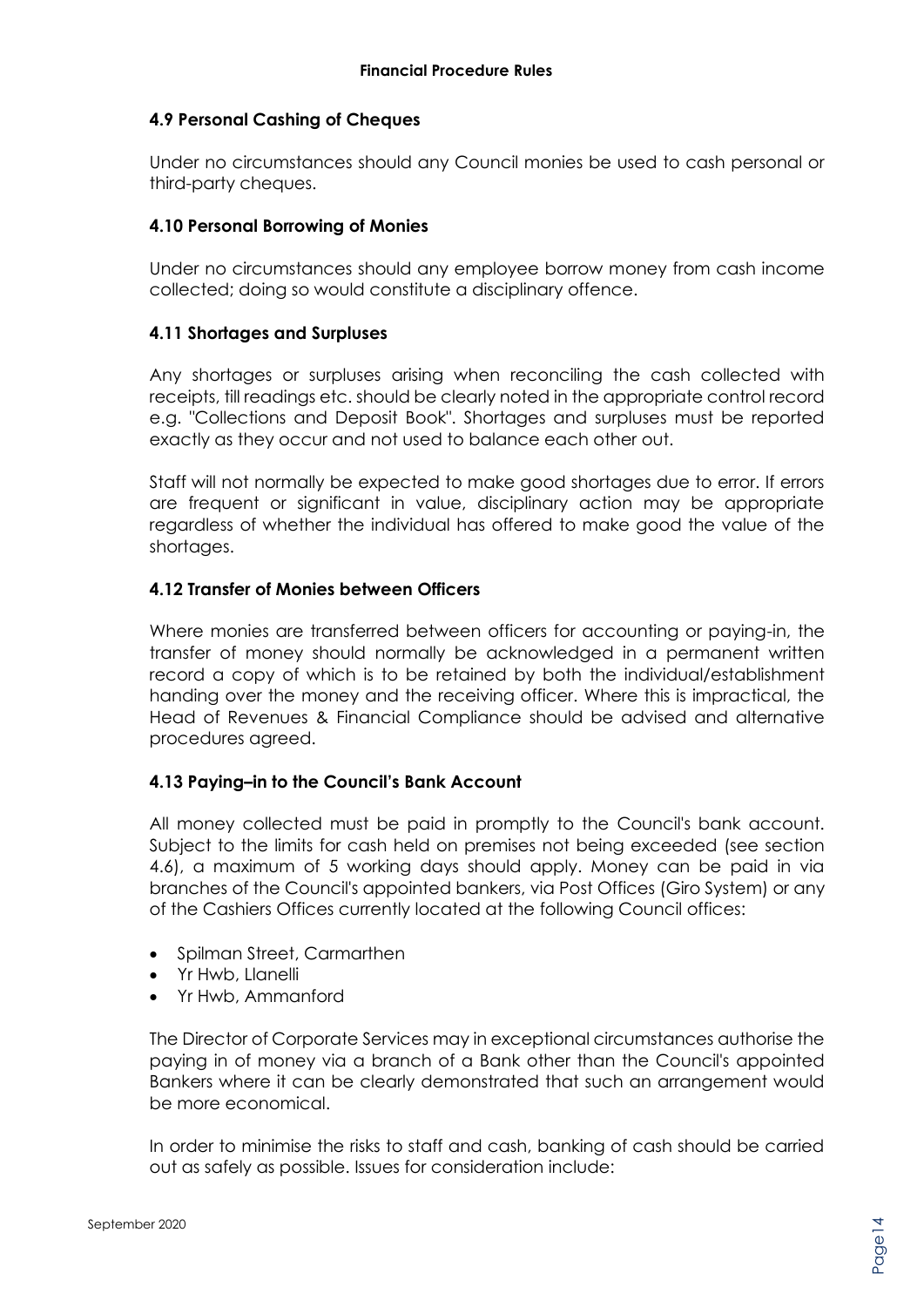- Regular banking reduces the amount of cash being carried at any one time. Varying the banking arrangements (e.g. time, people involved) can help reduce the risk.
- Collection services are available for a charge and may be more appropriate.

#### **4.14 Completion of Bank Paying-in Slips**

Bank paying-in slips must be completed showing separate totals for cash and cheques. All E-Returns must be fully completed, reconciled and submitted to the Cashiering Service within 2 working days of the income being banked, to ensure compliance with VAT and accounting requirements.

Each cheque must be individually listed on the paying-in slip clearly showing the drawer, the account and sufficient information, such as receipt number or description to identify the cheque and the debt to which it relates.

Income relating to invoiced accounts should not be paid in directly to income codes as this will cause difficulty in reconciliation and arrears recovery.

The need to complete and submit all required reconciliation records to Cashiering Service must be within the timescales specified by the Corporate Services Department.

#### **4.15 Credit Income**

Sums due to the Authority will be recorded on the sundry debtor system administered by the Director of Corporate Services unless an individual Chief Officer has obtained specific approval from the Director of Corporate Services to record and pursue individual debts via a suitable alternative system.

#### **4.16 Credit Income – Small Amounts**

To avoid the uneconomic use of the sundry debtor system, small sums (below £30) should, wherever possible, be collected in advance or at the time of receipt of the service. Where this is not possible, or practicable, the sundry debtors system should be utilised.

#### **4.17 Credit Income – Prompt Raising of Accounts**

Budget Holders have the responsibility to ensure that sundry debtor accounts are raised promptly. All income due to the Authority should be processed through the debtors system.

Debt raising Departments should raise debts via the Financial Management System or in exceptional circumstances by dispatching a Debtors Invoice Request Form to Debtors. Debts should be raised within a maximum of ten working days from the incurring of the debt. The debtors invoice request form and hence the debtors invoice should be sufficiently detailed to fully identify the exact nature of the debt.

Where for valid reasons this target cannot be complied with, specific approval of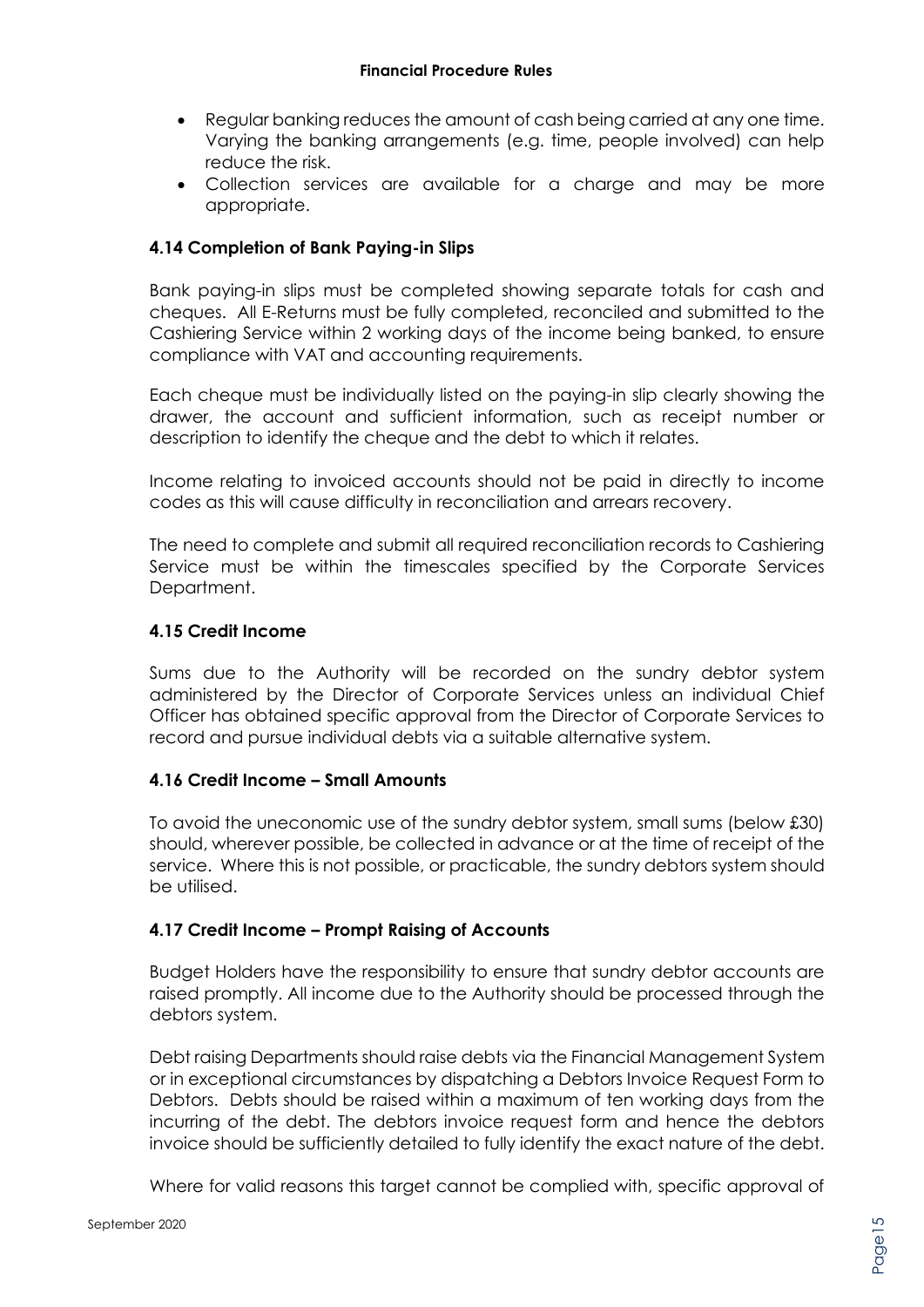alternative arrangements should be obtained from the Director of Corporate Services.

#### **4.18 Cancellations, Write-Off Procedures & Non–Recovery of Debts**

The Director of Corporate Services is authorised to cancel debts where the debt has been raised in error. Where a Department/establishment requests the cancellation of a debt raised in error, the Director of Corporate Services will require a submission from the budget holder and a written explanation of the reasons for the cancellation.

Where the Director of Corporate Services is satisfied that a properly raised debt is irrecoverable/uneconomic to pursue, consideration will need to be given to writing off the amount concerned.

The Council operates the following write-off policy (values per Debtor)

- Up to £1,500: Director of Corporate Services
- £1,500 or over: Cabinet Member decision

In cases where it is not considered appropriate to recover an overpayment of Housing Benefit or Council Tax Reduction (Benefit) i.e. where it is due to "official error", the Revenues Manager is authorised to approve non-recovery.

#### **4.19 Suspension of Recovery Action**

Where the Department which was responsible for raising a debt wishes to suspend recovery action on the debt, the Corporate Services Department shall have authority to determine the level of authorisation and explanation required. All disputes should be resolved within 30 days and suspended debts will be reviewed on a regular basis. The Corporate Services Department will consider the viability of these debts with reference to S4.18 above and whether any extensions will be permitted.

#### **4.20 Debit / Credit Card Income Systems**

Officers responsible for taking payments by credit or debit cards must be mindful of, and ensure compliance with, the Payment Card Industry Data Security Standard and the Council's guidance in this respect. Particularly but not exclusively, the directive not to record or retain in any format (paper or electronic) the customers' card details.

In compliance with the General Data Protection Register (GDPR), data will be *"processed in a manner that ensures appropriate security of the personal data,*  including protection against unauthorised or unlawful processing and against *accidental loss, destruction or damage, using appropriate technical or organisational measures'"*

#### **4.21 Direct Debit Income Facilities**

Direct debit income facilities may only be set up by the Director of Corporate Services; who may specify procedural requirements for such a scheme to be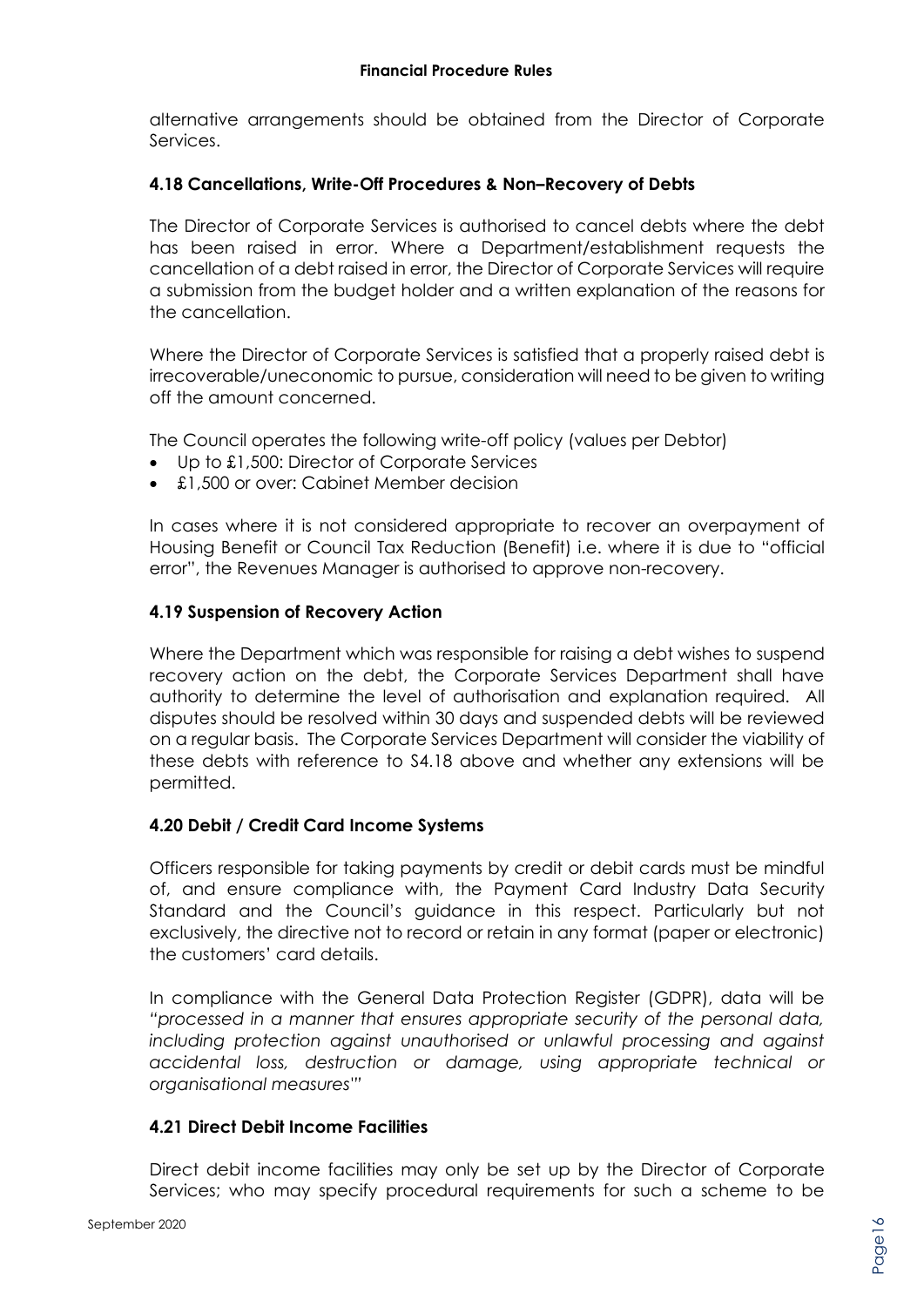implemented.

#### **4.22 Companies Holding Money on Behalf of the Authority**

Where a company is in a position of holding money on behalf of the Authority, e.g. where they have been appointed as agents for the disposal of surplus equipment, adequate checks should be undertaken prior to the arrangement taking place in order to ensure that the company is financially sound.

Officers should contact the Director of Corporate Services for guidance on the appropriate checks.

#### **4.23 Internal Recharges**

The sundry debtors system should not be used for internal recharges. This also applies for recharges involving schools. Accountancy sections should be contacted for clarification of the appropriate and most efficient method for recharging, whether occurring on a regular or ad hoc basis. VAT should not be charged on any internal transactions.

### **5 Purchasing**

#### **5.1 Introduction**

Officers are required to abide by the Authority's [Contract Procedure Rules.](http://intranet/media/659608/contract-procedure-rules-v3-2020.pdf)

#### **5.2 IT Hardware and Software**

Purchases of I.T. equipment must comply with **I.T. requirements**. The purchasing of I.T. hardware and software must be discussed and agreed with the I.T. section prior to being procured.

#### **5.3 Inducements**

All offers of gifts and hospitality (whether accepted or not) with a value estimated to exceed £25.00, which arise as a direct result from your duties must be formally declared. Employees must be aware that it may be an offence for them to receive or give any gift, loan, fee, rewards or advantages for doing or not doing anything or showing favour, or disfavour, to any person in their official capacity. Employees must not benefit personally from any customer loyalty schemes offered by suppliers. Where such schemes are available, they must either not be used or with the Head of Service's approval they should be applied to the Authority's benefit. Section 28 of this Document deals with the procedures for Employee Declarations.

#### **5.4 Staff Sales - Private or Personal Consumption**

The Authority's purchasing arrangements must not be used under any circumstances to obtain goods or services for the personal use of individual employees regardless of whether the employee concerned intends fully reimbursing the Authority all costs incurred.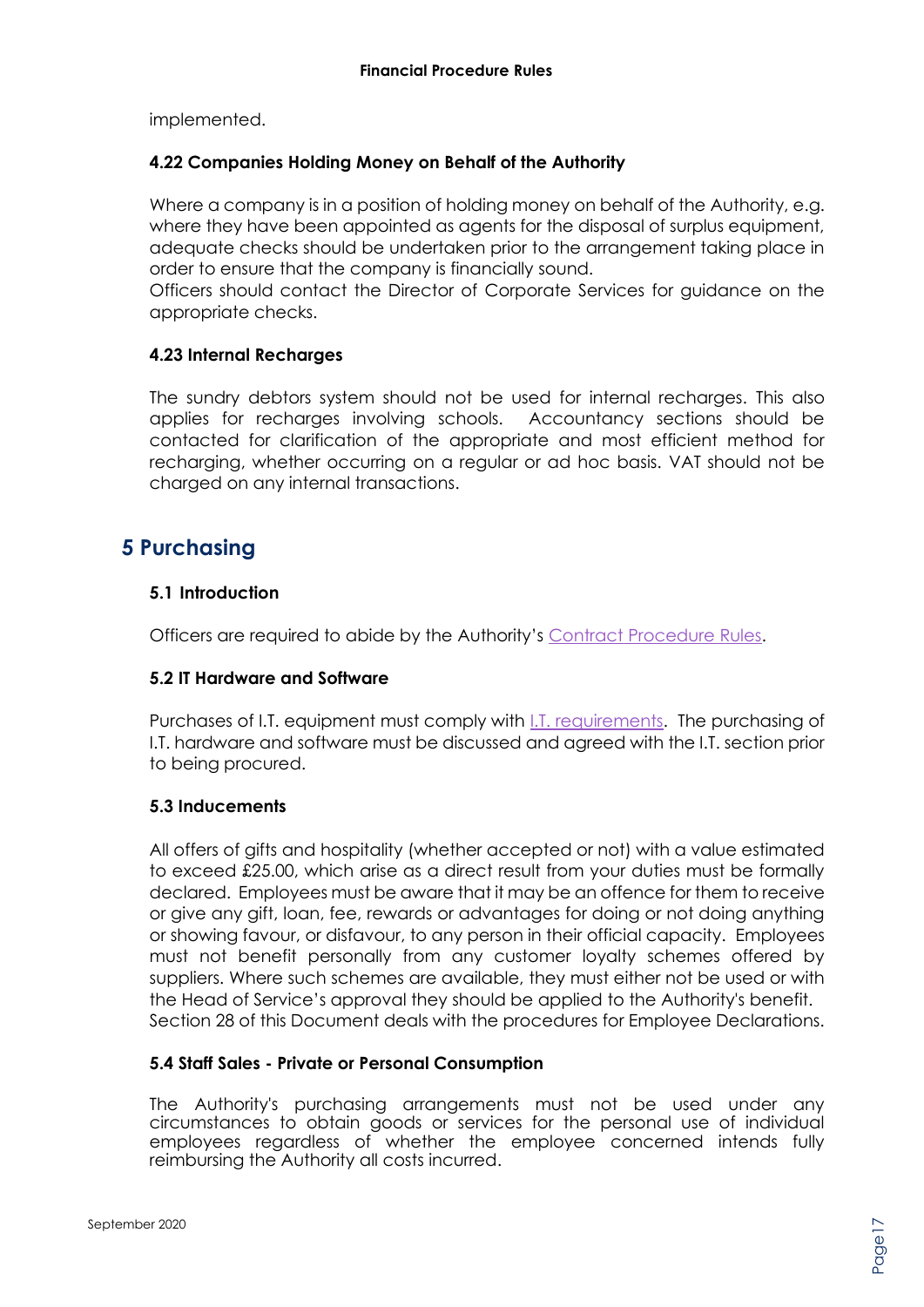#### **5.5 Leasing - Compliance with Finance Regulations**

Complex rules exist to govern the classification of Local Authority capital expenditure in relation to leasing arrangements.

In order to ensure that arrangements are treated correctly, all leasing, rental, hire purchase agreements, deferred purchase agreements and other arrangements where the use of an asset is acquired without the ownership of it being acquired must be referred to the Technical Accountancy section within Corporate Services.

# **6 Imprest Accounts**

#### **6.1 Introduction**

The Director of Corporate Services shall be empowered to establish such imprest accounts as appropriate for the purpose of defraying petty cash and other expenses.

Heads of Service will designate an individual member of staff to be responsible for each imprest account.

Official Purchase Orders should be raised wherever possible, however in the case of some minor purchases petty cash may be used up to £75.

An appropriate separation of duties is required, with the officer holding the cash and carrying out the day to day maintenance and record keeping of the account being separate from the officer responsible for the account (i.e. monitoring, authorising claims and expenditure).

#### **6.2 Claims for Reimbursement**

Claims should be made monthly (or more frequently if appropriate) on a petty cash claim form. Claims must receive final approval from an officer designated as an authorised signatory for creditor payments, normally the responsible officer for the account.

Claims must be supported by receipts, or other relevant vouchers together with adequate reason why receipts were not available.

At the time of each claim the responsible officer for the account must ensure that the expenditure and the balance remaining are correct and fully accounted for. This control should be formally evidenced. In addition the responsible officer should carry out a spot check on the account without warning at not more than six monthly intervals. A record should also be kept of this procedure.

In order to allow the Authority to recover VAT paid, invoices including VAT must be retained and provide details of the supplier's VAT registration number.

#### **6.3 Annual Petty Cash Certification Exercise**

All petty cash floats must be reconciled at financial year end and the certificates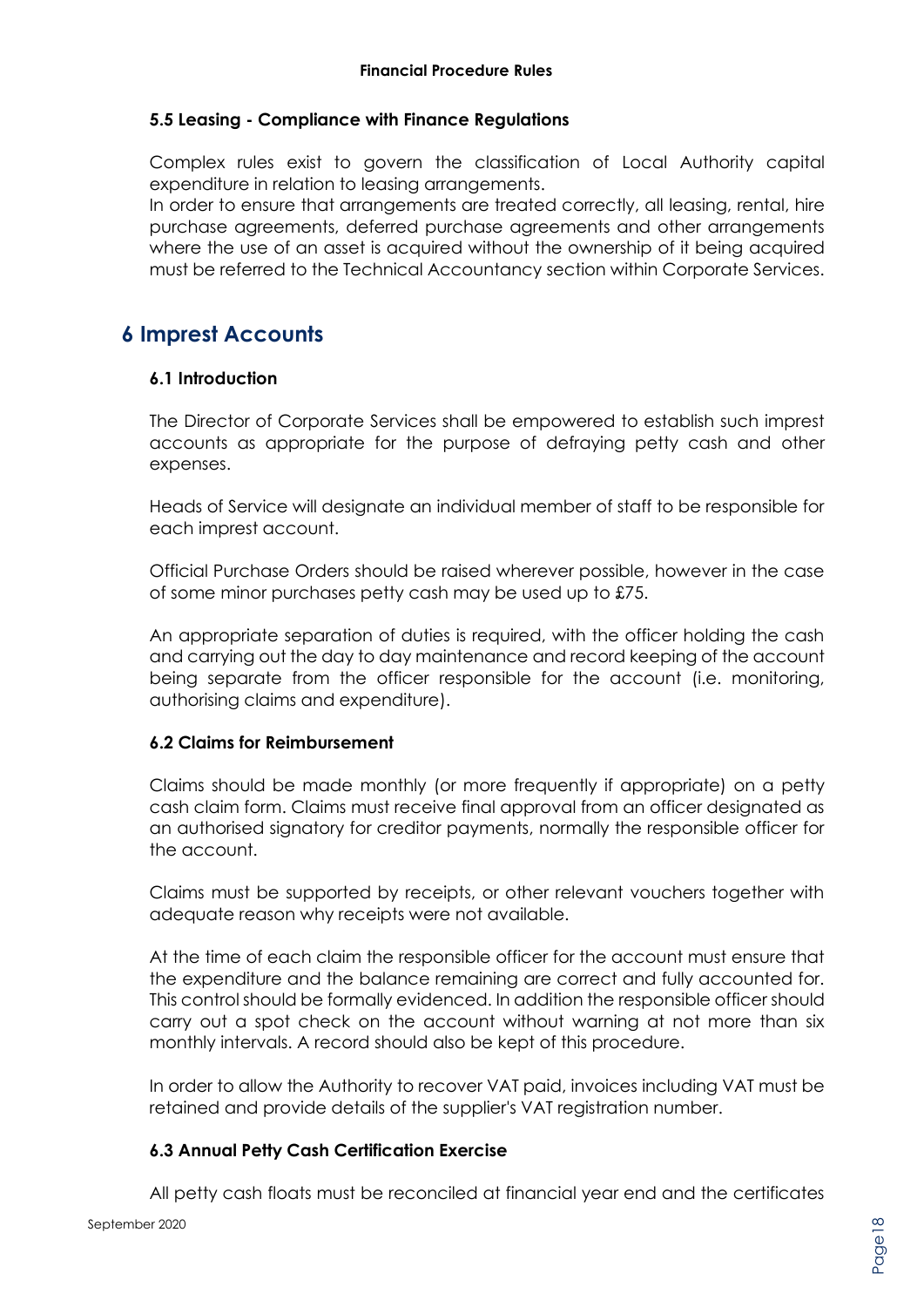must be completed within 10 working days and returned to the Director of Corporate Services.

# **7 Orders for Goods, Services and Works**

#### **7.1 Introduction**

Purchase Orders (PO) must be issued for all goods, services and works to be supplied to the Council unless the Director of Corporate Services has specifically and formally approved alternative arrangements.

Purchase Orders are not required for electricity, gas, water, rates, rents or for items acquired using petty cash imprest systems.

The Authority is currently working towards a no PO no Pay Policy (with exceptions). Invoices submitted without a valid order number may experience a delay in being paid.

#### **7.2 Authorisation of Orders**

#### P2P Orders

Where Purchase to Pay (P2P) is used, a requisition must be completed on the Financial Management System which will be workflowed to the Authorising officer who must be an authorised signatory for both ordering goods and invoice payment. Once authorised, the requisition is converted to a purchase order.

#### Other Orders

Where P2P is not in use all orders must be issued in writing and signed by an authorised signatory.

A copy of the order must be retained, showing the authorisation.

The order must be sufficiently detailed to fully identify the exact item being ordered.

Where, as a matter of urgency, orders have been placed verbally, an Official Purchase Order shall be issued in confirmation. This must be clearly marked as a confirmation and a copy of the confirmatory Official Purchase Order must be retained.

Orders must NOT be raised after invoice has been received.

#### **7.3 Authorised Signatories**

Chief Officers will determine those staff who have authority to certify Purchase Orders within their respective Departments. These must be notified to the Director of Corporate Services.

Details of Authorised Signatories should be made available to all staff within the Department who are responsible for exercising the control of checking that the document is authorised. This is an addition to the requirement to provide the details to the Director of Corporate Services.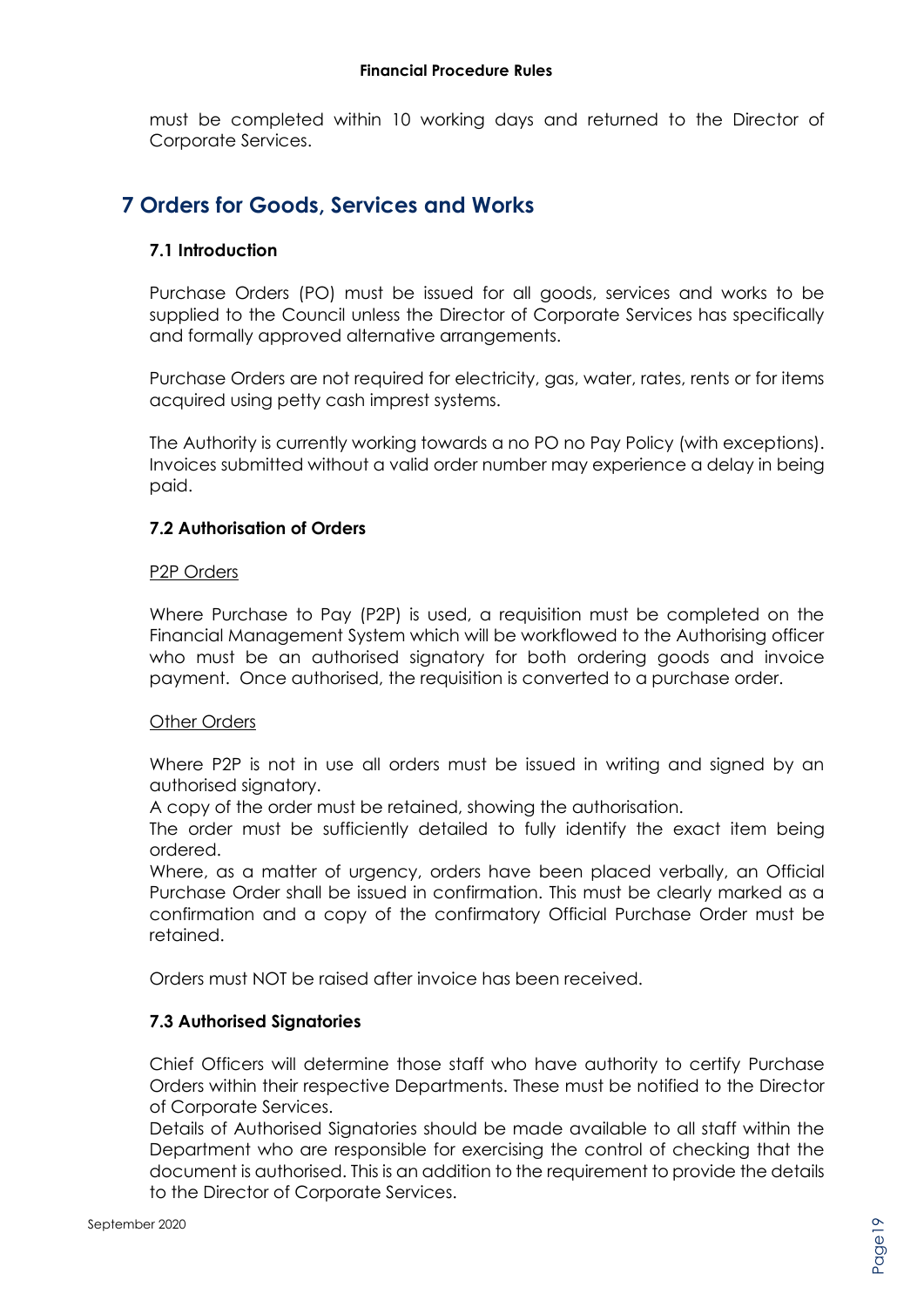#### **7.4 Budget Provision**

Orders must be based on the actual price (excluding VAT) which is to be paid. This must be clear at the time of ordering and be noted or entered on the Purchase Order.

Prior to placing an order, the officer authorising the order must ensure that sufficient funds are available to meet payment.

#### **7.5 Orders for Property-Related Works**

Actions carried out on buildings can lead to problems (such as leaving the building in a dangerous condition or the release of hazards such as asbestos, for example) and these have serious implications for the Authority and for the individual responsible for placing the order (who may be held personally liable to civil or criminal action).

In order to minimise the exposure of the Authority and its officers to these risks, all orders for property-related works must be subject to prior consultation with the Property Division who will provide advice on the works and the selection of an appropriate contractor.

*Under no circumstances shall works be undertaken to the fabric of land and buildings without prior consultation regarding the legal and safety issues with the Property Division of the Environment Department. This requirement relates to minor works such as drilling holes in walls, painting, digging for the erection of fencing etc., as well as more major exercises such as removing partitions, new building work and so on. Managers must ensure that adequate notice is given to the Property Division in order that the assessment can be carried out in time for the work to commence as planned. The required notice will be longer for larger projects.*

All requests for new property maintenance work to be initially directed via the Contact Centre 01267 234567/ direct@carmarthenshire.gov.uk

### **8 Payment of Accounts**

#### **8.1Introduction**

The Director of Corporate Services shall establish appropriate systems of control to ensure the proper payment of accounts.

Each Budget Holder is responsible for ensuring compliance with the budget manual and the system controls and procedures laid down for the purpose of paying invoices.

#### **8.2 Passing Invoices for Payment**

P2P Invoices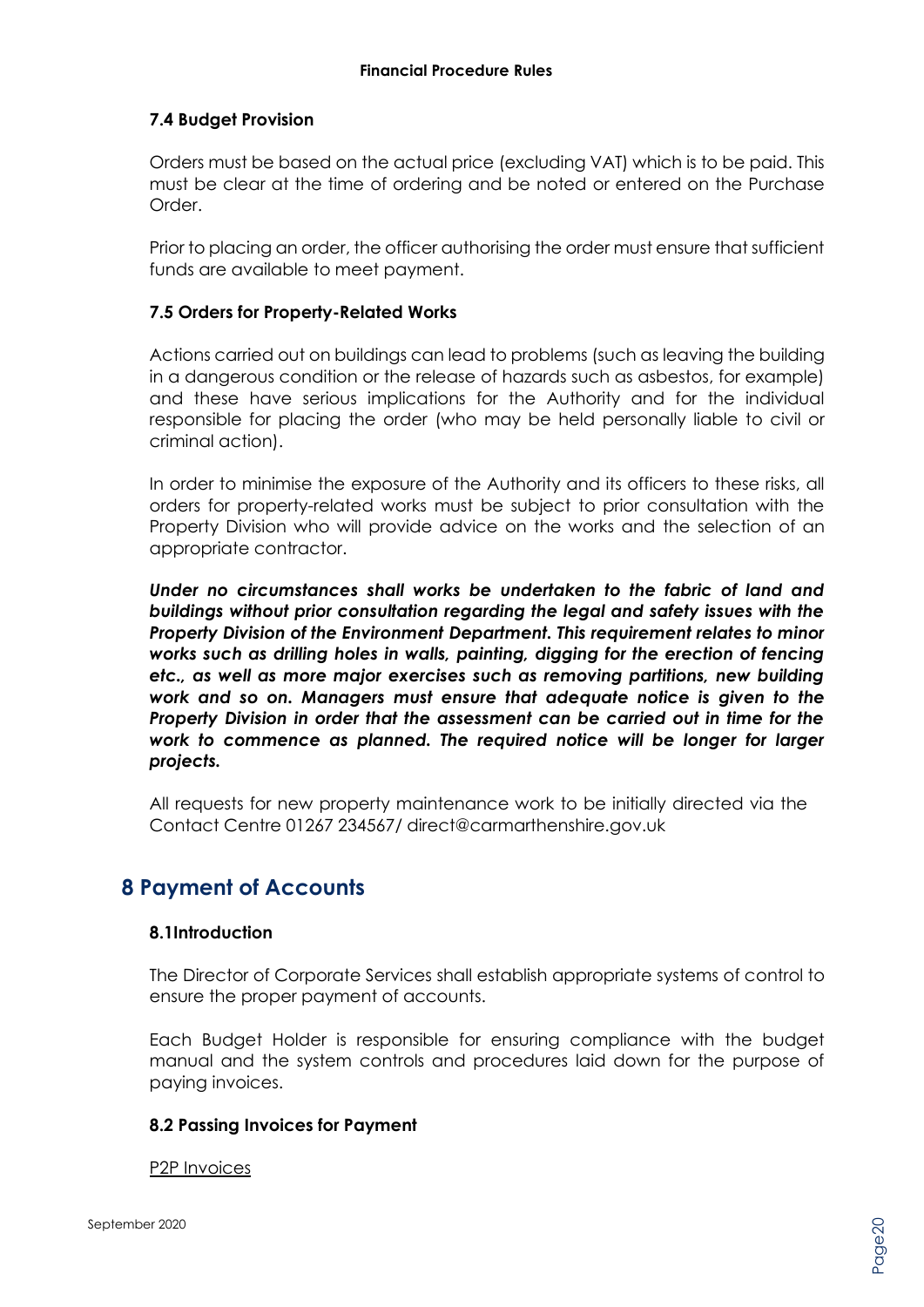For P2P purchase order payments, goods receipting must be carried out on the Financial Management System **prior** to the original invoice being submitted to the central accounts payable team for scanning and payment via scheduled payment runs. To prevent delay in payment, the goods receipt/delivery note must be registered on the system as soon as the goods are received, staff should not wait for the invoice before carrying out this task.

For P2P non order payments, such as utility payments, the supply of the service must be verified and recorded as received prior to the original invoice being submitted to the central accounts payable section for scanning through to payment.

Staff are required to:

- Save PDF invoices received electronically, directly from suppliers, in agreed areas on the council file plan, where agreement with the central accounts payable section has been reached. **In these cases, the original email must be retained by the department in accordance with invoice retention regulations.**
- Date stamp all paper invoices with the date of receipt.
- Submit the invoices to the central accounts payable section within 5 working days of receipt.

#### Other invoices

Where P2P is not in use, prior to obtaining final approval (Regulation 8.3), appropriate checks must be undertaken and each relevant item on the certification grid should be initialled separately by the person responsible for each check and finally authorised by the approving officer.

Staff must ensure:

- Each invoice has been checked against an Official Purchase Order (where appropriate).
- The goods have been received, the work carried out or the service rendered satisfactorily.
- The prices are correct and appropriate discounts have been deducted. The inventory / stores records have been updated (where appropriate).
- Payment has not been made previously.
- The arithmetic has been checked.
- The officer undertaking the checks for completion of the grid stamp should not also give final approval for the invoice.

#### **8.3 Final Approval - Authorised Signatories**

Department Directors will determine those Staff who have authority to certify invoices for payment within their respective Departments. These officers must be notified to the Director of Corporate Services.

For P2P purchase order payments, provided the amount of the invoice is within a set tolerance level, authorisation for payment of the invoice has already taken place at the requisition authorisation stage. In this case, invoices are scanned, matched to the order and paid without further authorisation.

For P2P non order payments and order invoices outside of the tolerance, the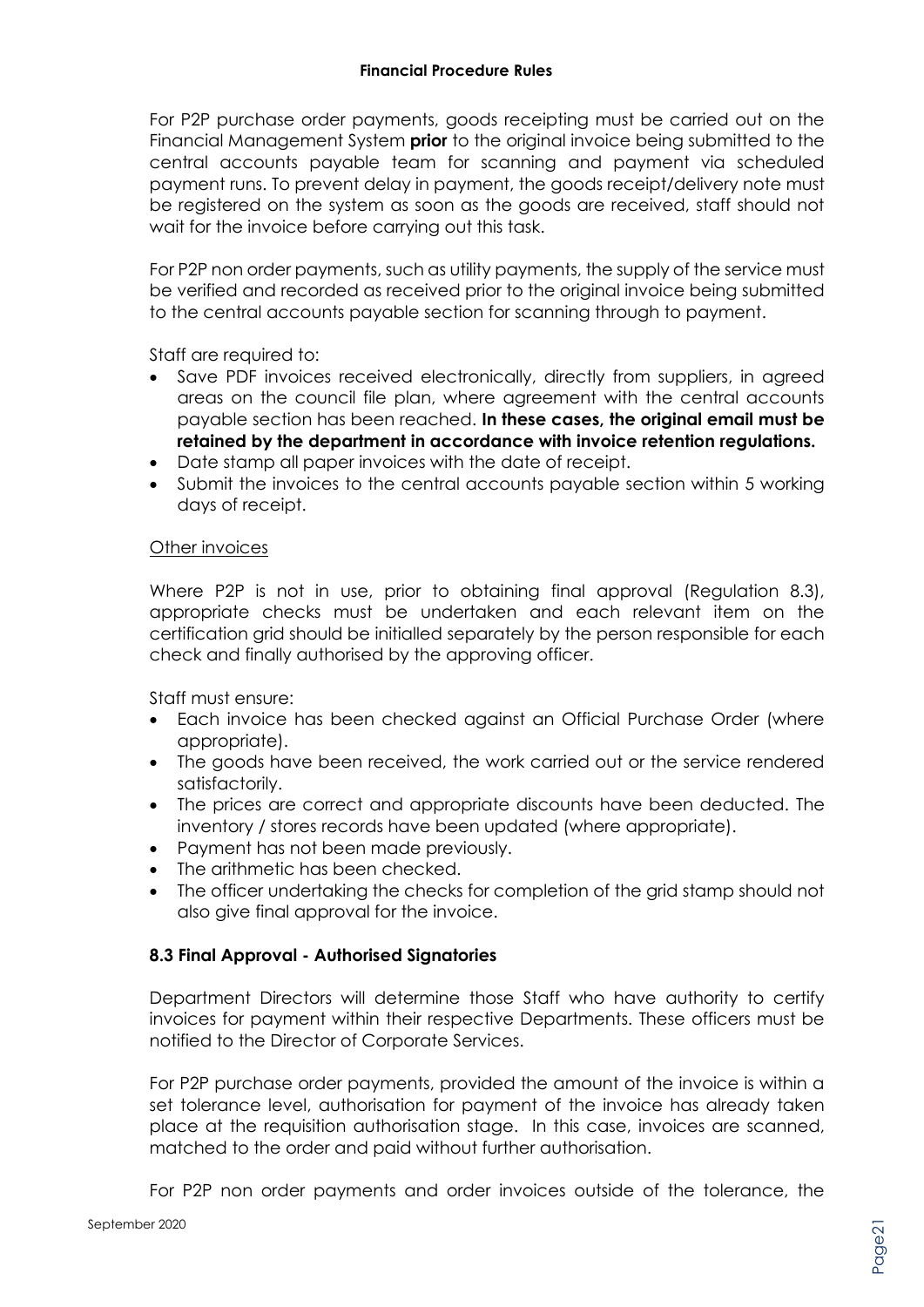invoice is scanned and then workflowed on the Financial Management System to the relevant authorised signatory before it can be paid.

Where input is carried out on-line through the Financial Management System Back Office within the Department, details of Authorised Signatories should be made available to all staff within the Department who are responsible for exercising the control of checking that the document is authorised. This is an addition to the requirement to provide the details to the Director of Corporate Services.

Where a certification grid stamp is completed, invoices must be given final approval by the full signature of an authorised signatory.

Where an authorised signatory is responsible for raising/approving orders for goods/services, a separate authorised signatory must give final approval for the payment of the invoices, ensuring segregation of duties is maintained.

#### **8.4 Timeliness of Processing Creditor Payments**

In order to ensure that the Authority complies with the requirements of:

- the Late Payment of Commercial Debts (Interest) Act 1998;
- Late Payment of Commercial Debts Regulations 2002, 2013 and 2018 and
- the Authority's Performance Indicator for the prompt payment of undisputed invoices within 30 days.

#### Staff must:

- Pay non-P2P invoices promptly.
- Register goods received on the system as soon as the goods are received, staff should not wait for the invoice before carrying out this task.
- submit P2P invoices to the central accounts payable section within 5 working days of receipt.
- Where a dispute has occurred with the supplier regarding the invoice, this must be highlighted clearly on the invoice.
- All paper invoices should be date stamped at the point of initial receipt and at each internal point where any part of the processing takes place. After invoices have been batched it is sufficient to date stamp the batch header only.
- The actual date of submission should be recorded on the batch header.

Any claims for interest on overdue accounts must be referred to the central accounts payable section (Corporate Services Department) for investigation.

#### **8.5 VAT**

For the Council to reclaim VAT on individual payments, the Council is required under VAT Regulations to obtain the supplier's VAT registration number and invoice to be addressed to Carmarthenshire County Council.

#### **8.6 Return of Cheques to Originating Officer**

Where a cheque is to be returned to the originating Department for dispatch, this action must be authorised in writing on the form available from the Accounts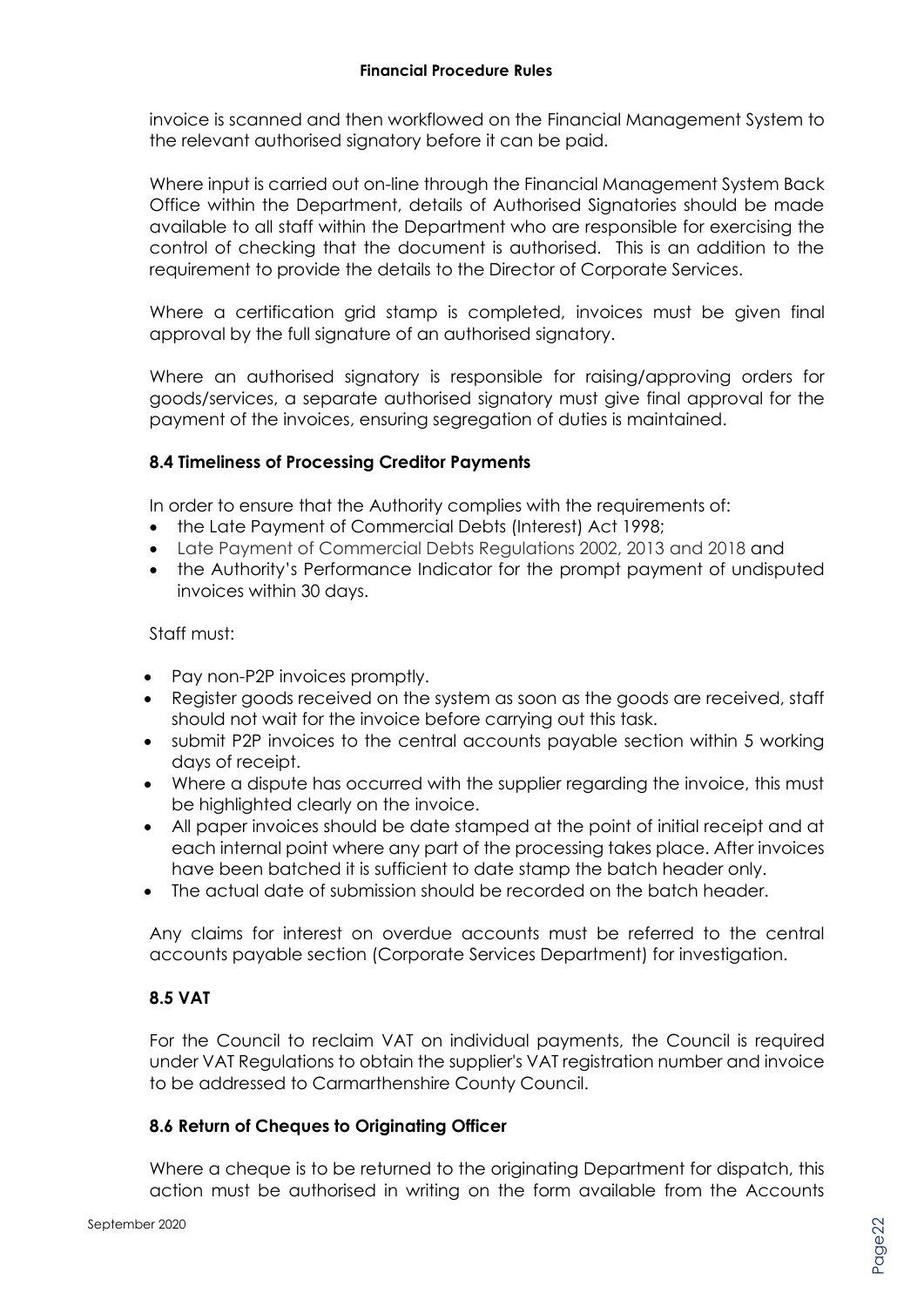Payable Section, Corporate Services Department, St David's Park, Carmarthen.

#### **8.7 Copy Invoices**

If an account is alleged not to have been paid, full enquiries, including checking on the Financial Management System, must be made prior to processing the copy invoice for payment to ensure that the original invoice has not been paid. Where a copy invoice is passed for payment following sufficient checking, the copy invoice shall be clearly marked to indicate that it is a copy.

#### **8.8 Statements of Account**

Under no circumstances should statements be approved and processed for payment.

#### **8.9 Construction Industry Scheme (CIS) - Tax Deduction**

For certain types of construction work, the Authority is obliged under HMRC's Construction Industry Scheme Regulations to deduct tax at source from subcontractor payments, at the appropriate rate, from the invoiced amount. Those CIS sub-contractors paid under deduction must have the labour/material split shown on the invoice and entered onto the Financial Management System. Further guidance can be obtained from the central payments team.

Sub-contractors must be verified and registered on the Financial Management System.

#### **8.10 Financial Coding**

The Director of Corporate Services requires that all expenditure be properly coded to appropriate budget headings.

Invoices submitted for payment which contain invalid or incorrect codes may be returned to the originating Department for correct completion. In this case it is the originating Department which will be held responsible for any delays caused by this process.

#### **8.11 Outstanding Accounts**

Budget Holders must ensure that appropriate arrangements are in place during the financial year, especially in the lead up to and at the year-end (31<sup>st</sup> March), to identify outstanding accounts which should be charged to the previous financial year. Such accounts should be promptly passed for payment prior to the formal closure of the accounts, in line with guidance notes from the Director of Corporate Services.

#### **8.12 Standing Payments**

The Director of Corporate Services will periodically undertake certification exercises for Departments to confirm the validity of standing payment data held, e.g.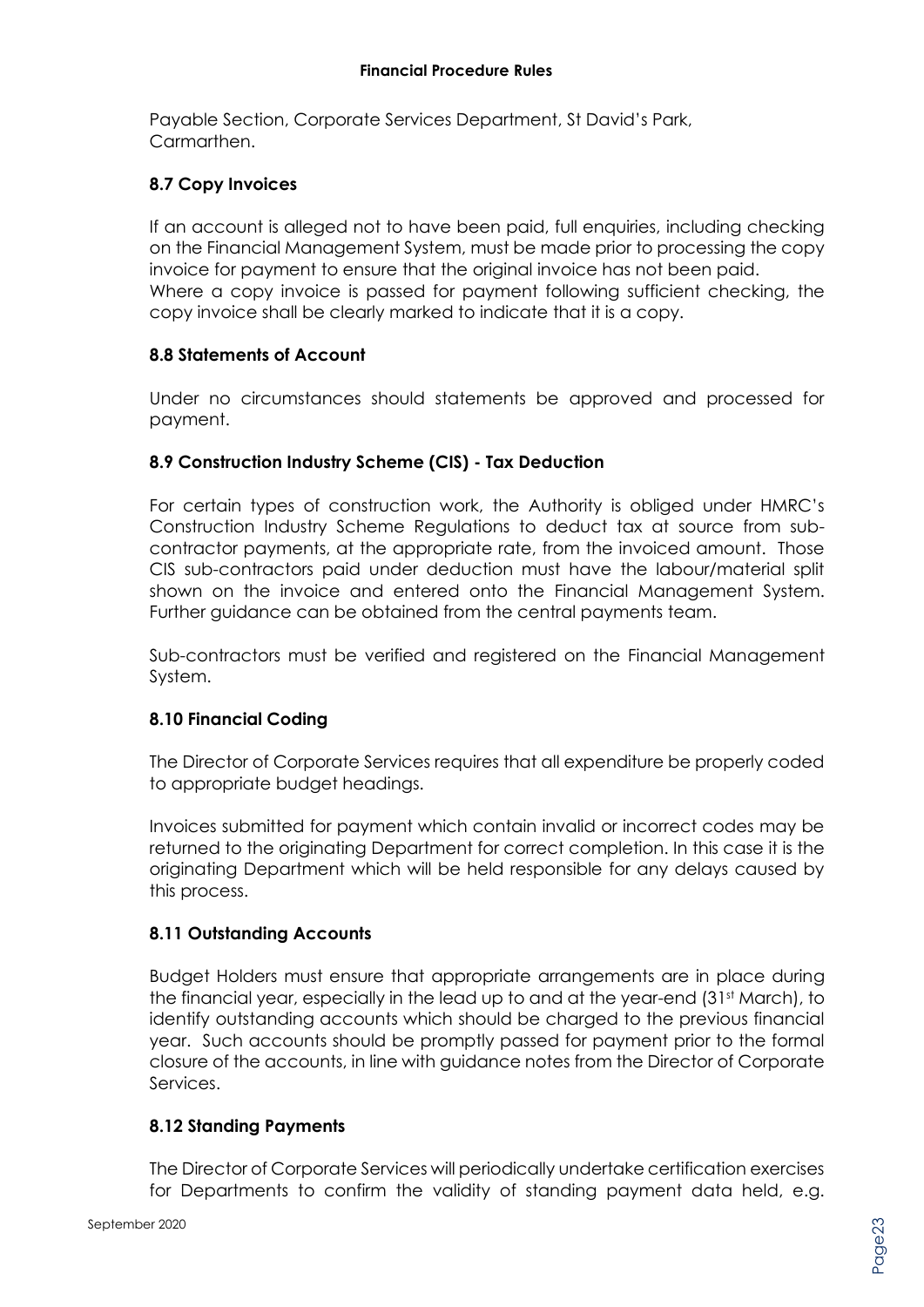periodic payments, direct debits, and recurring payments. Budget Holders will be required to verify and validate such payments as part of the regular audits.

#### **8.13 Prepayments**

Payment in advance for goods and services is not permitted. However, where, in exceptional circumstances, it is necessary for payment to be made in advance all such payments must be approved by the Director of Corporate Services.

#### **8.14 Credit Notes**

The Director of Corporate Services will ensure that any credit notes outstanding after 3 months on the payments system are reversed. The credit granted to the Department will also be reversed and the Department will have the responsibility of recovering the overpayment by other means.

To avoid this situation occurring, Departments should not pass credit notes for processing as a matter of course without checking whether there is an ongoing relationship with the supplier. In such cases, alternative methods of recovery should be adopted.

#### **8.15 Payments to Individuals for Services**

Where an individual has been engaged to perform a service, Budget Holders must ensure that the relevant employment status checks have been undertaken in accordance with Her Majesty's Revenue and Custom legislation. The outcome of which shall determine if the individual is to be paid by invoice or be subject to Tax and National Insurance deduction through the payroll process.

#### **8.16 On-Line (Back Office) Creditor Processing**

Prescribed procedures have been established for on-line processing which provide guidance and ensure that the interests of the staff and the Authority are safeguarded; these may be obtained from the Systems & Accounts Payable Manager within the Corporate Services Department.

It is essential that any passwords created for the Financial Management System are held securely, changed on a regular basis and not supplied to other staff.

For control purposes, where the total amount of an invoice is £20,000 or over, a copy must be e-mailed to FI Creditor payments immediately stating it is an *Over £20K copy only*. This applies to all invoices processed online including those processed via feeder systems e.g. Total or Care First.

#### **8.17 Credit Card Payments**

The Authority's corporate credit card facility is available to members of staff who are required/authorised to:

- reserve accommodation
- purchase rail tickets
- or where one-off purchases are required.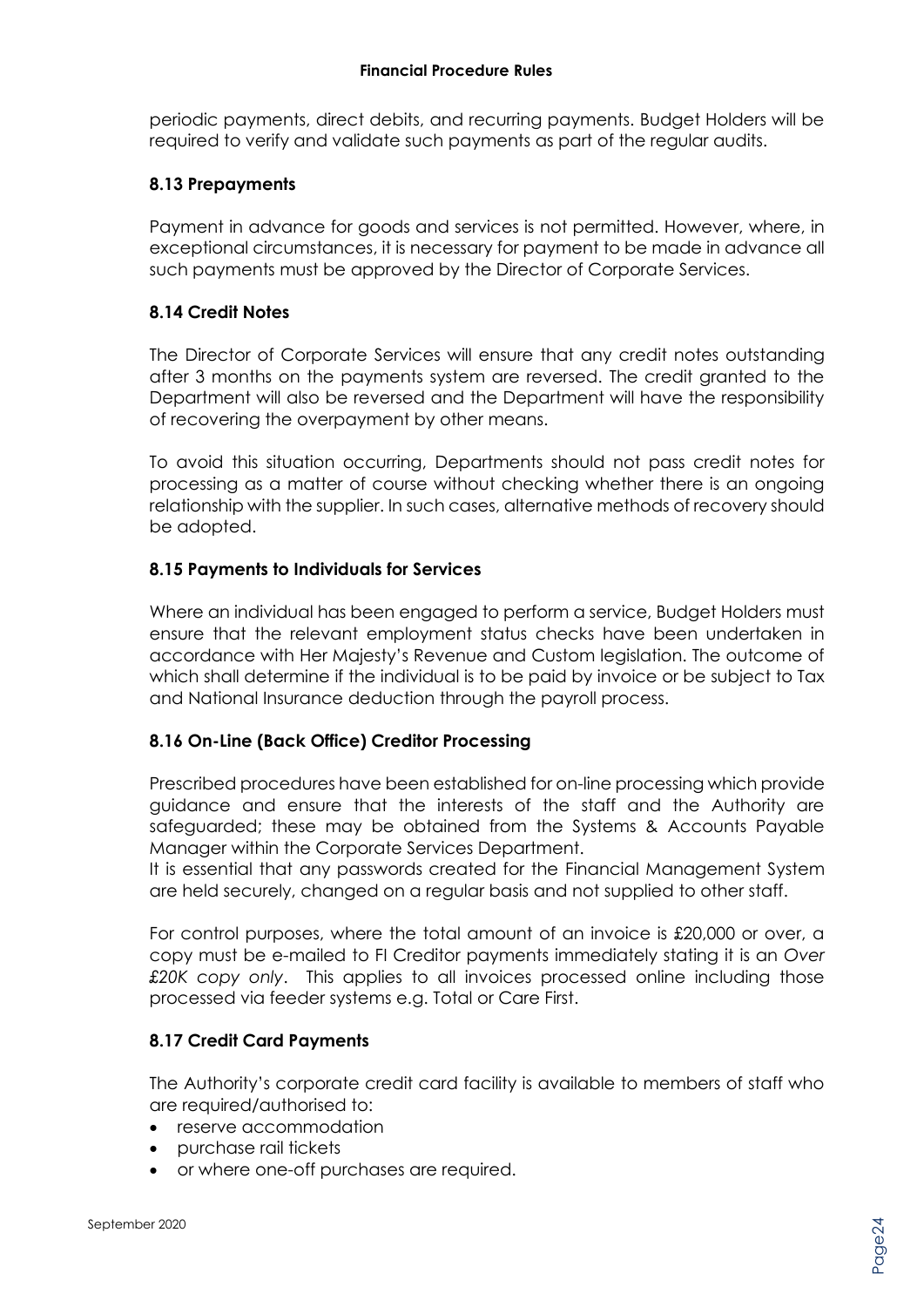The card is held centrally at County Hall, Carmarthen and requests can be sent, by email, on a completed form, to CRCreditcard inbox.

The cardholder must maintain a log of all transactions for reconciliation with information provided by the bank.

Reconciliations and approvals must be carried out by an authorising officer who is not a cardholder.

The cardholder may only use the card for business purposes.

#### **8.18 Purchase Cards**

Purchasing Cards are used as part of Carmarthenshire's procurement and purchasing arrangements.

The cardholder conducts Purchasing Card transactions within set agreed limits. Restrictions are placed on all Purchasing Cards limiting spend to specific categories.

The cardholder must maintain a log of all transactions for reconciliation with information provided by the bank.

The supplier gets paid by the bank within 4 working days of the transaction, and the Council receives monthly statements detailing the transactions for each cardholder. Monthly deadlines are set for approval of Purchase card transactions, which must be adhered to.

The Council makes one payment per month to the Bank to cover all card transactions and the reconciled transactions are exported each month into the Council's Financial Management System to charge the appropriate cost centre(s).

Reconciliations and approvals must be carried out by an authorising officer who is not a cardholder.

The cardholder may only use the card for business purposes.

# **9 Payroll**

#### **9.1 Notification of Information**

The Assistant Chief Executive, Chief Officers and Heads of Service must ensure that proper arrangements are in place to ensure that the Employee Services Section is notified of any change in circumstances which may affect an individual's pay. Such changes would include:

- Appointments, retirements, resignations, dismissals, secondments, transfers, severance, restructuring and new posts, following Corporate Service approval for all business cases for amendment to pay.
- Absences from duty for sickness or other reasons apart from approved annual leave or flexi-leave within normal entitlements.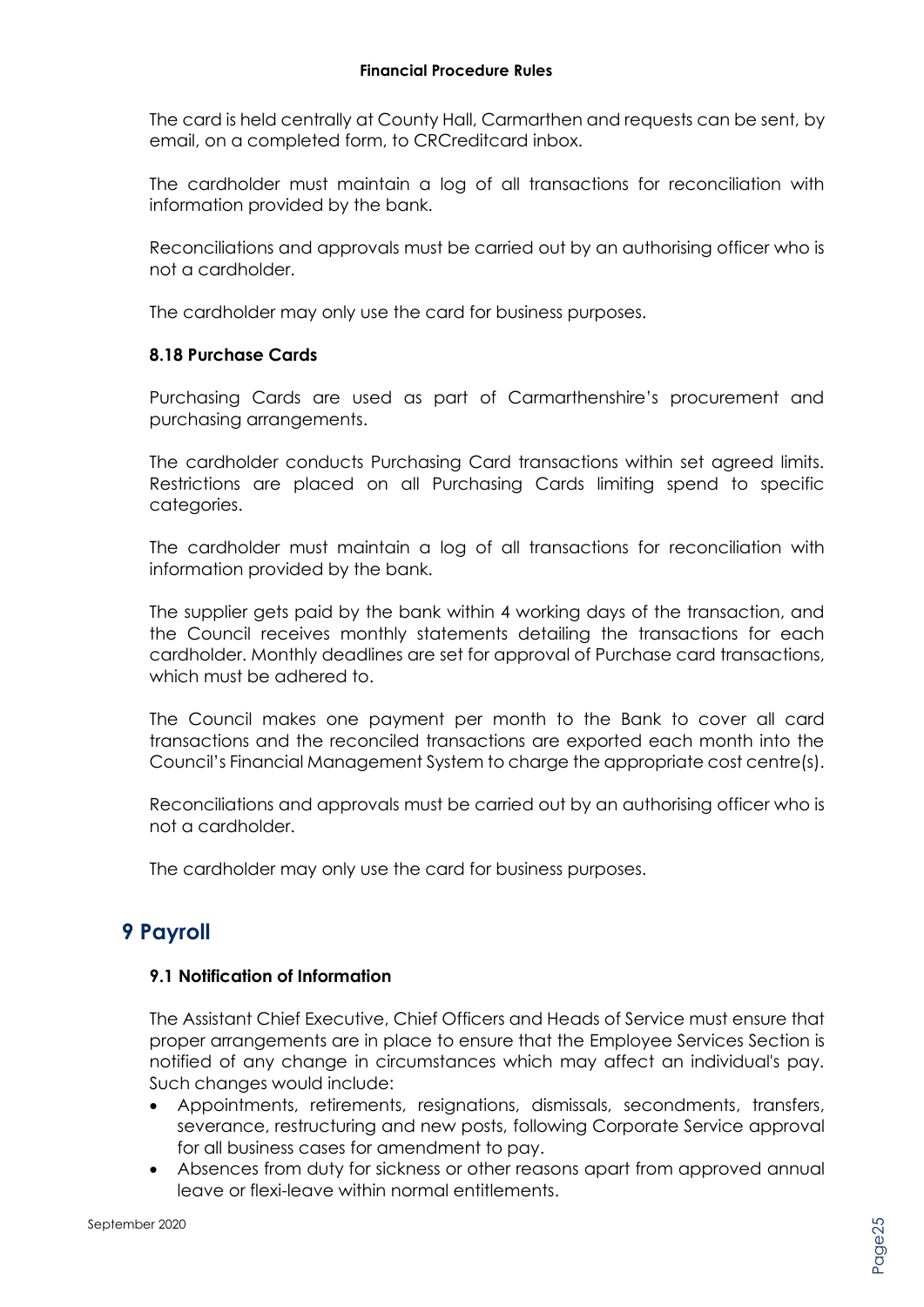- Changes in remuneration, including normal increments, regrading and pay awards relating to national and local agreements.
- Changes in hours of work and / or duties or any other factors affecting rates of pay or total pay.
- Information necessary to maintain records of service, pension entitlement,
- Income Tax and National Insurance.

Notifications must be submitted promptly on standard forms and approved by authorised officers.

#### **9.2 Authorised Signatories**

Chief Officers will determine those staff who have authority within their respective Departments to certify changes as identified in Regulation 9.1. These officers must be notified to the Director of Corporate Services.

#### **9.3 Timesheets**

Timesheets must be approved by an authorised signatory. Any exceptions to this must be specifically approved in writing by the Director of Corporate Services, who may require compensating controls to be put in place. Where input is carried out on-line within the Department, details of Authorised Signatories should be made available to all staff within the Department who are responsible for exercising the control of checking that the document is authorised. This is in addition to the requirement to provide the details to the Director of Corporate Services.

#### **9.4 Advances of Pay**

The Director of Corporate Services will only authorise payments of salaries or wages outside the provisions of the normal payroll in the following circumstances:

- Where an employee has commenced work but pay records cannot be processed in time for the pay run, and where delay until the following pay date may cause hardship.
- Where a Chief Officer certifies there are exceptional circumstances justifying an advance.
- The Director of Corporate Services must ensure that advances of salaries or wages are properly processed and that no duplication of payment will occur and that no payment is in excess of the amount due to the employee at the time of payment.

#### **9.5 Employment Certification Exercises**

The Director of Corporate Services will periodically carry out certification exercises to obtain verification from employing Departments of the accuracy of payroll records.

Chief Officers must ensure that their Departments respond fully and promptly to employment certification exercises carried out by the Director of Corporate Services.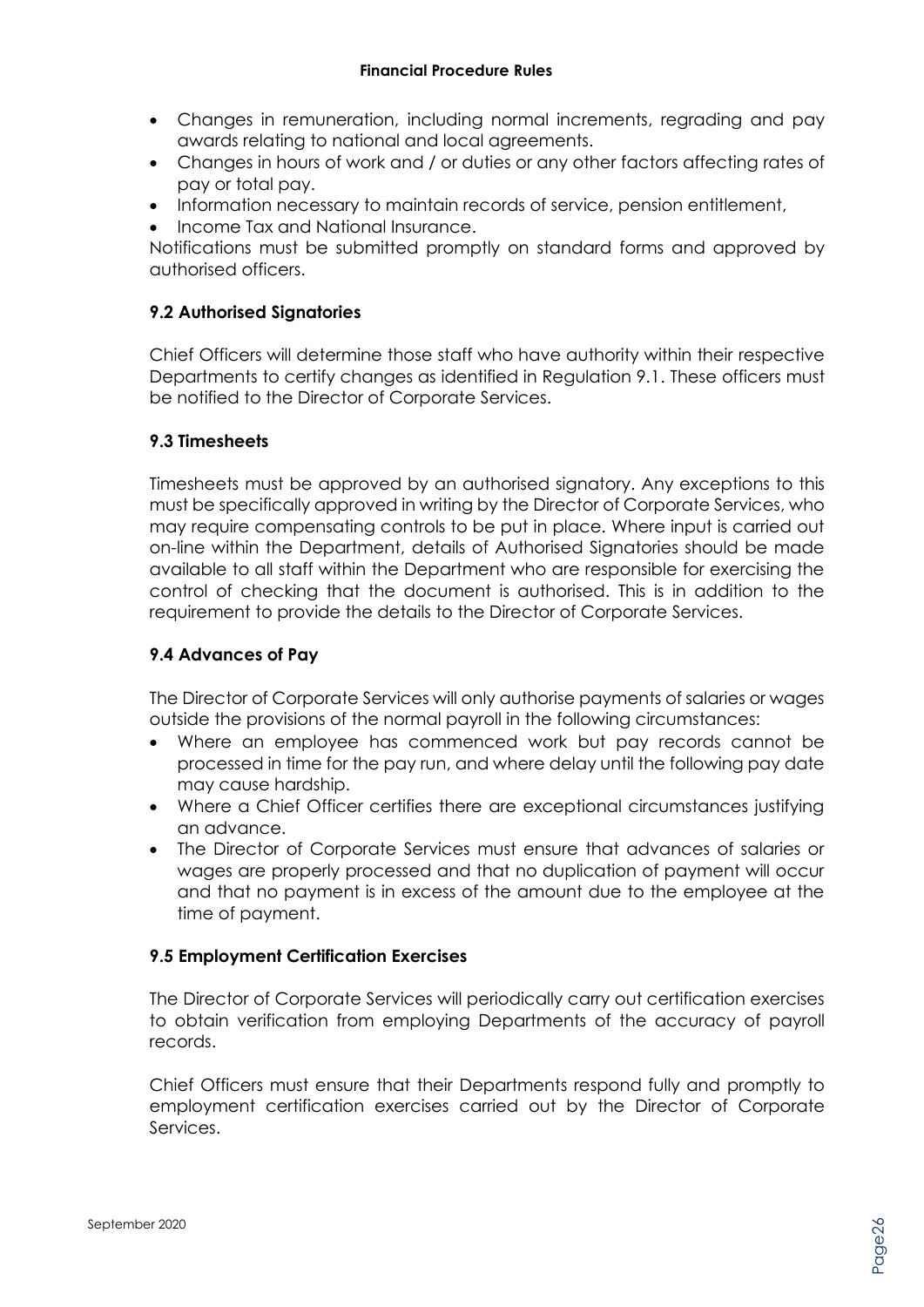#### **9.6 Absence Records**

Each Chief Officer must ensure that adequate procedures are in place within the Department to identify and record staff absences due to annual leave, flexi-leave, special leave, unpaid leave and sick leave.

The procedures adopted by the Authority in respect of management of all leave should be followed.

# **10 Pensions**

#### **10.1 Introduction**

Carmarthenshire County Council administers the Dyfed Pension Fund under the provisions of the Local Government Pension Scheme (LGPS) for the majority of its employees and employees of other organisations participating in the Fund. This includes the administration of the LGPS in-house Additional Voluntary Contribution arrangements. The Director of Corporate Services also has some administrative responsibilities in respect of deductions made as part of the Teachers' Pension Scheme. By agreement of the Chief Constable and Chief Fire Officer, the Director of Corporate Services administers the Police and Fire Pension Schemes and has responsibility for the accurate payment of benefits for the following categories: Local Government Pension Fire Pensions Gratuities Injury Awards.

#### **10.2 Review of Entitlement to Benefit**

The Director of Corporate Services will be responsible for undertaking periodic checks to ensure that persons to whom payments are made are still entitled to benefit.

# **11 Travel and Associated Expenses**

#### **11.1 Introduction**

Staff are eligible to claim travel and subsistence expenses incurred in the course of their employment.

#### **All staff are reminded of their obligation to comply with the requirements of the Travel & Associated Expenses Policy**

#### **11.2 Value for Money**

It is the responsibility of the employee and the authorising manager to ensure that the most economical and sustainable methods of travel and accommodation, where relevant, are utilised for every journey. All staff are expected to travel in the most economical manner appropriate in the discharge of their duties. Where Standard mileages have been set these must be claimed for the journey undertaken, irrespective of routes.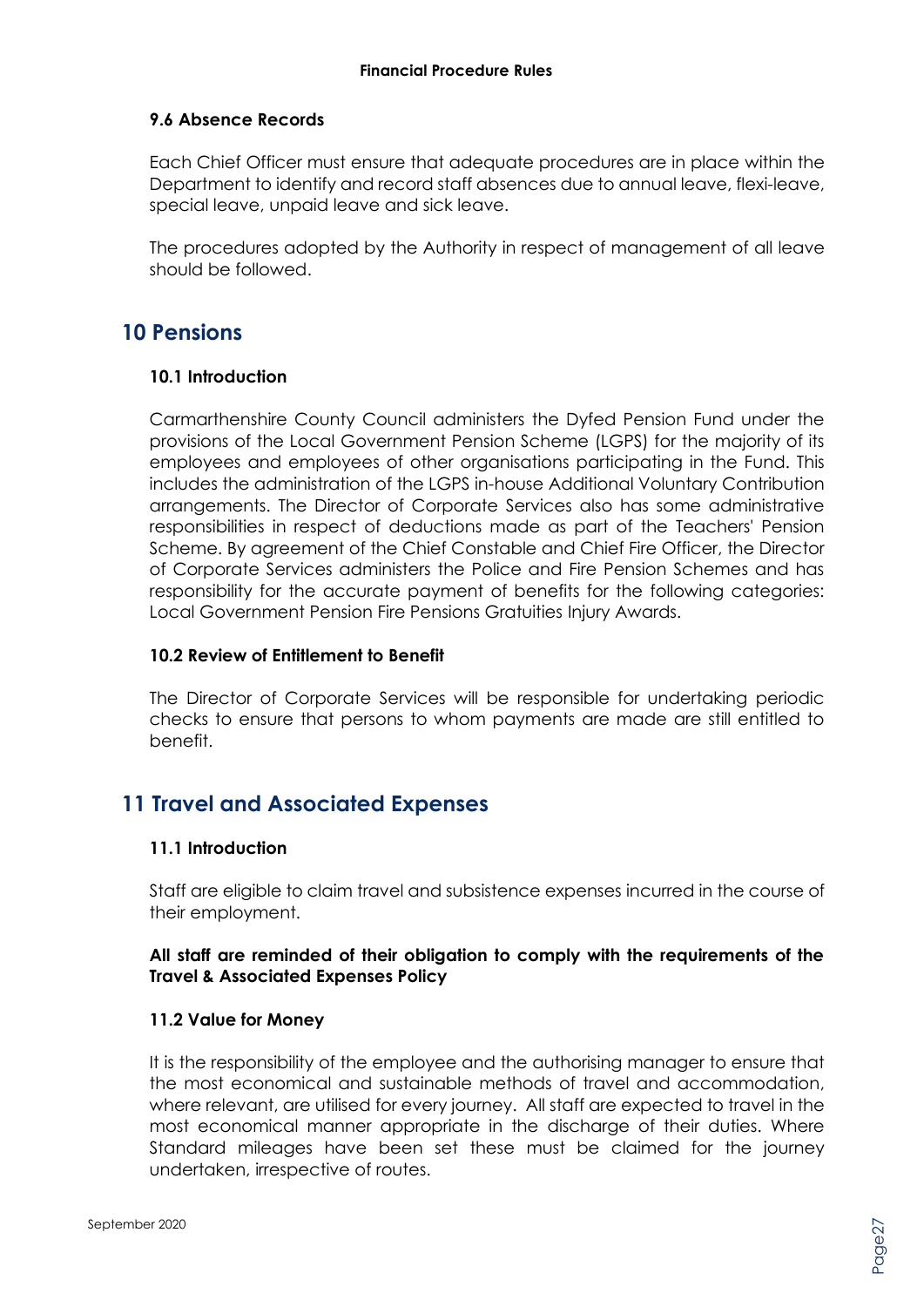#### **11.3 Promptness of Claims**

Claims should be made, via ResourceLink where appropriate, during the month following the incurring of the expenditure.

#### **11.4 Basis of Claim**

The normal starting and finishing place for official journeys will be the location where the individual is based.

Where an Officer starts a journey from a location other than his/her base or ends a journey at a location other than his/her base, the mileage claimed should be limited to the *additional mileage* incurred as a result of their official duties.

#### **11.5 Certification of Claims**

Completed claims must be approved by a signatory approved by the Chief Officer for that purpose. Claims for reimbursement must be supported by relevant VAT receipts.

The authorising officer must be satisfied before approving a claim that the meetings were attended, that the distances, method of travel and other related expenses are reasonable and that no previous claim has been made for them.

Following approval of manual claims, claim forms should not be returned to the claimant; claim forms should be held by the authorising officer.

No officer should certify their own expenses claims. Late submissions will be authorised at the discretion of the authorised signatory.

#### **11.6 Subsistence**

#### **11.6.1 Overnight Accommodation and Subsistence Allowances (Out of County)**

Officers will be eligible to claim reasonable expenses, subject to the subsistence rate, supported by receipts. Subsistence rates are documented within the Travel and Associated Expenses Policy.

#### **11.6.2 Out of County Expenses**

Subsistence allowance is payable as per the Travel and Associated Expenses Policy.

Claims will be made on the basis of actual expenditure supported by receipts. The maximum allowance in each case will be paid only if actual expenditure equals or exceeds it.

# **12 External Funding**

#### **12.1 Introduction**

The securing of financial assistance from external bodies is a key area in the Council's Budget Strategy. Comprehensive guidance on all aspects of the administration of externally funded grants is available within the [Grants Manual](http://intranet/media/657575/project-grants-manual-en.pdf) maintained by the Director of Corporate Services. There is a requirement to adhere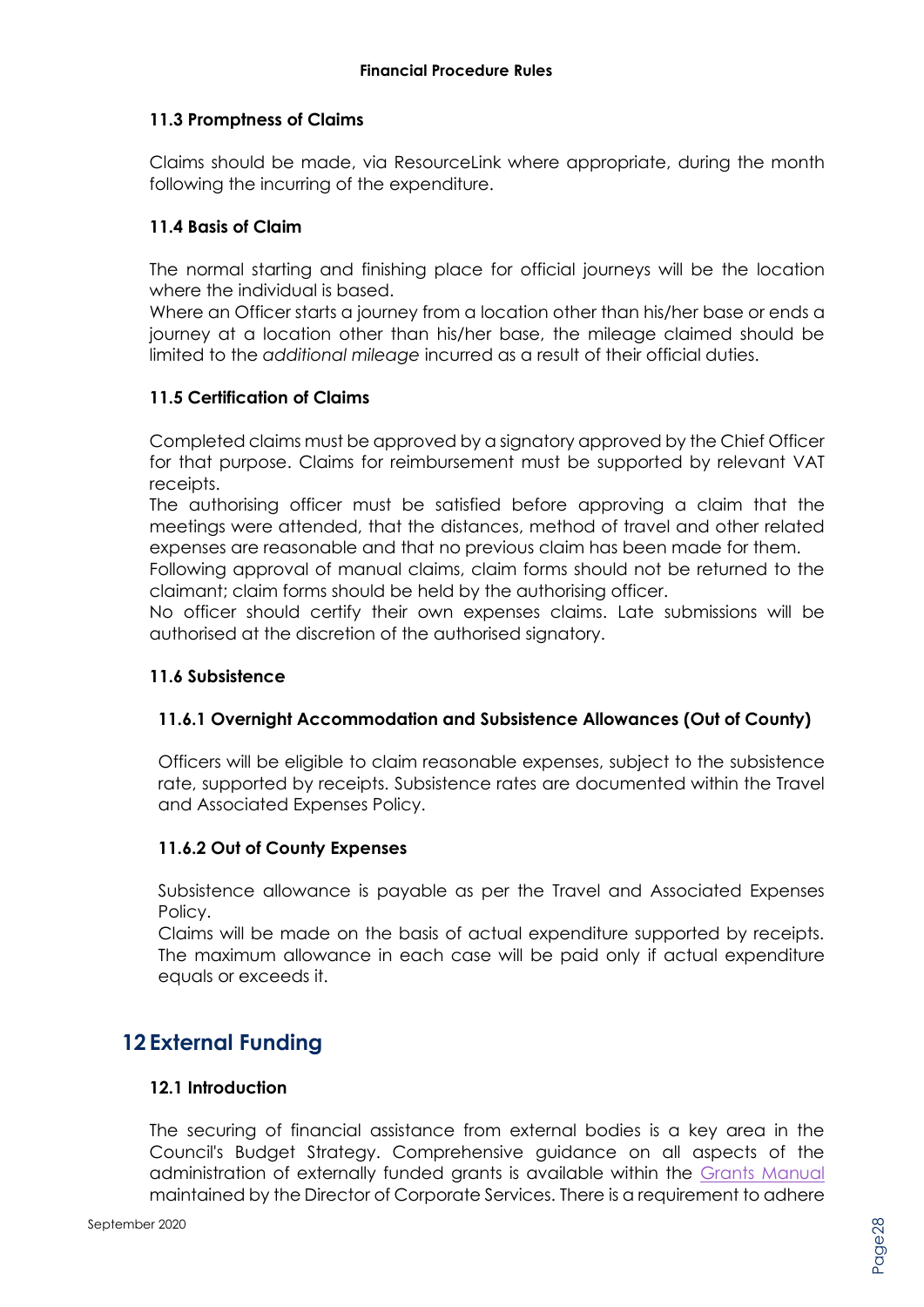to the Grants Manual where relevant to the project.

#### **12.2 Maximising Grant Entitlement**

Chief Officers must ensure that appropriate systems are in place to identify grant opportunities that exist in respect of their areas of responsibility. Chief Officers must ensure that appropriate steps are taken to maximise the Council's potential grant entitlement through the submission of accurately costed applications and the subsequent prompt and accurate claiming of monies due. Applications should only be made for assistance on schemes which are consistent with the Council's objectives. Where a potential grant will only cover part of the expenditure to be incurred, due consideration must be given to how the remainder (Council's contribution) can be financed and any ongoing revenue consequences of undertaking the scheme must be identified. Where appropriate, grant monies to cover administrative and audit support should be claimed.

#### **12.3 Notifying the Director of Corporate Services**

The Director of Corporate Services must be promptly notified of all proposed grant applications and claims**.**

# **13 Trust Funds**

#### **13.1 Introduction**

A number of Trust Funds have been established for the benefit of the Carmarthenshire County Council area which involve officers of the Council acting as trustees. Where officers act as trustees, they must ensure that they fully discharge their legal responsibilities.

#### **13.2 Administration of Trust Funds**

All securities should be deposited with the Head of Legal Services. The Director of Corporate Services is responsible for the financial administration of Trust Funds. The establishment of any new Trust Funds should only be carried out in consultation with the Director of Corporate Services. All new Trust Funds should be established in the name of Carmarthenshire County Council.

# **14 Other Funds**

#### **14.1 Introduction**

"Other Funds" for the purpose of these Financial Procedure Rules are any funds which do not belong to the Council but are administered wholly or in part by employees of the Authority by virtue of their employment by the Authority. Where any "Other Fund" is administered by an employee of the Authority, by virtue of his/her office, there is a responsibility on the part of the Authority to protect the interests of the donors and beneficiaries.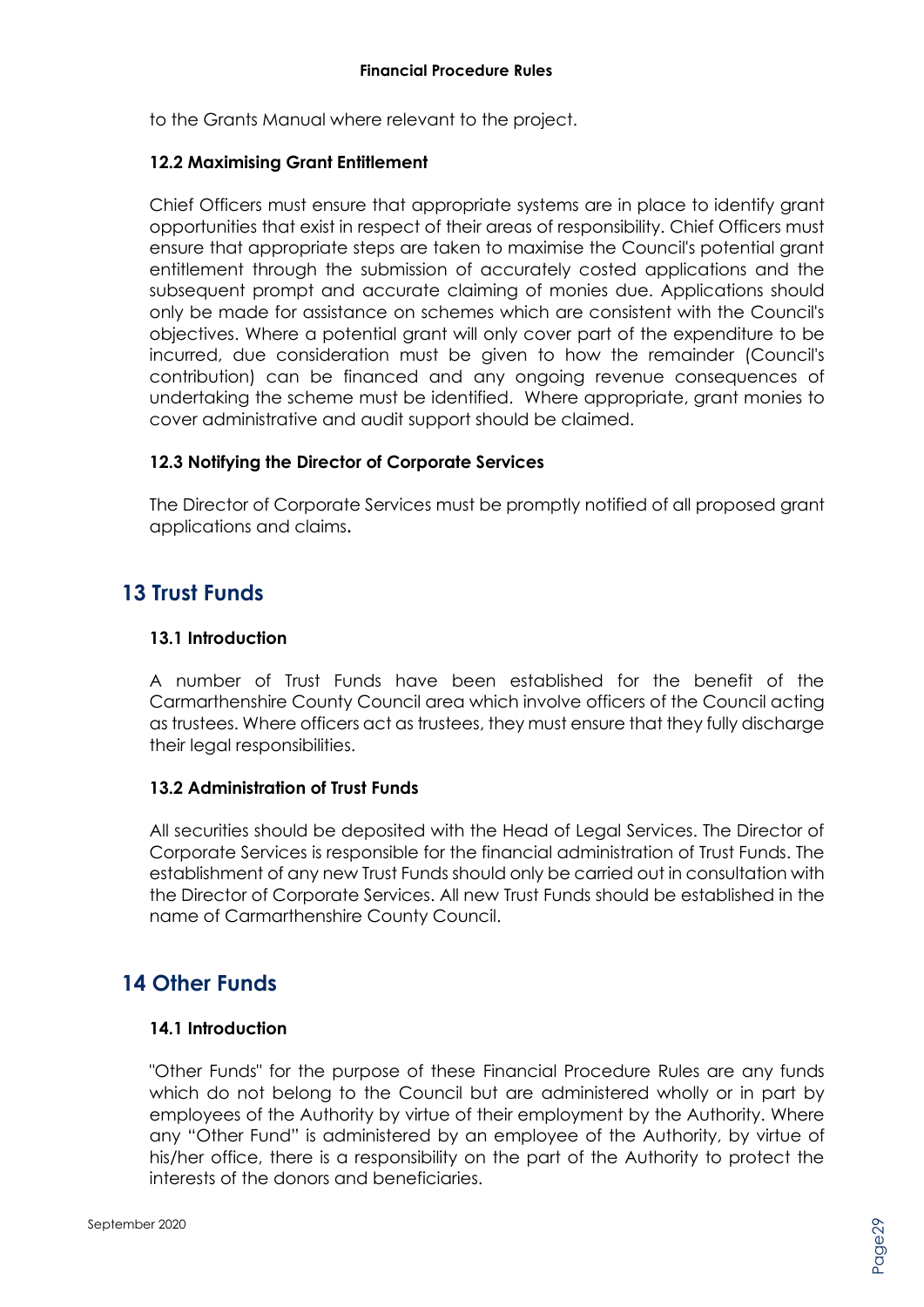#### **14.2 Approval of Chief Officer**

Chief Officers must individually approve the establishment of all Other Funds to be maintained by staff within their Departments in the course of their duties. The Director of Corporate Services should be consulted prior to the establishment of any new funds.

#### **14.3 Financial Control**

Adequate records must be maintained in order to properly account for all expenditure and income. An Annual Statement of the Accounts should be prepared and audited by an independent person. The Director of Corporate Services shall be entitled to obtain details relating to the administration and financial transactions of all Other Funds**.**

# **15 Banking**

#### **15.1 Introduction**

The Director of Corporate Services administers the Council's banking arrangements and is responsible for regularly tendering Banking Services.

#### **15.2 Opening/Closing Accounts**

The opening and closing of any bank accounts in relation to official funds must only be undertaken with the specific approval of the Director of Corporate Services.

#### **15.3 Special Banking Arrangements**

Any payments from the Authority's bank accounts using Direct Debits, Standing Orders etc. can only be established by the Director of Corporate Services. Similarly, any direct income collection methods, such as Direct Debit income facilities can only be established by the Director of Corporate Services**.** 

#### **15.4 Custody of Cheques**

The Director of Corporate Services shall ensure that there are proper arrangements to ensure the secure custody and control of blank cheques and cheques awaiting despatch.

#### **15.5 Bank Reconciliation**

The Director of Corporate Services shall ensure that appropriate arrangements are in place to facilitate the periodic reconciliation of the Council's Bank Accounts.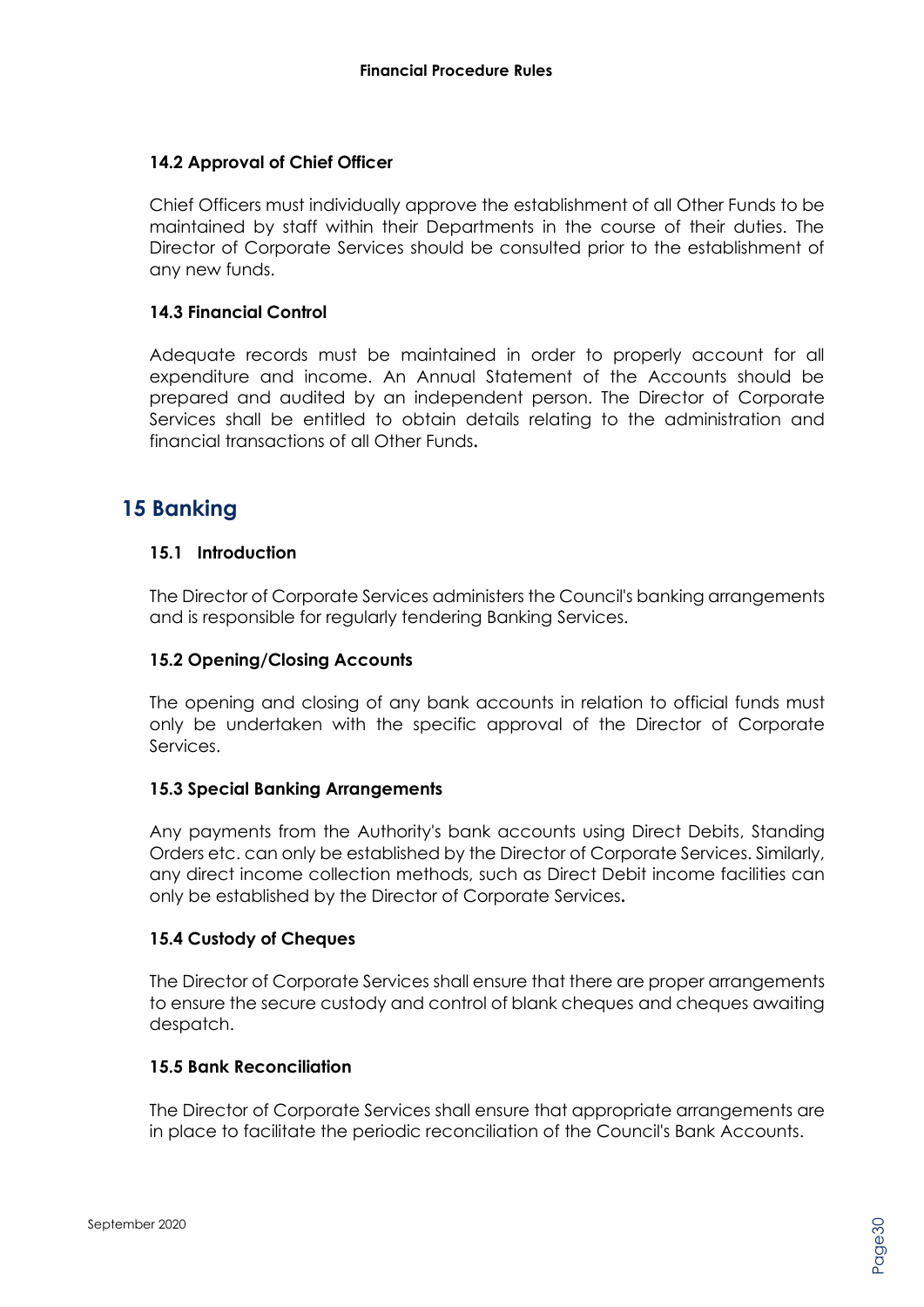#### **15.6 Cheque Signatories**

The Director of Corporate Services shall determine those Officers authorised to sign individual cheques or transactions on the Council's Bank Accounts. These arrangements are subject to approval by the Cabinet. Rules for the manual signing of cheques (manual cheques and computer- generated cheques) will apply in accordance with the bank mandate.

#### **15.7 Debit and Credit Card Income**

Any new arrangements for the collection of income via debit or credit cards must only be made with the approval of and in consultation with the Head of Revenues & Financial Compliance. The Director of Corporate Services may specify aspects of the procedures required for such systems in order to ensure that accounting arrangements are satisfactory.

# **16 Leasing**

#### **16.1 Introduction**

Budget Holders are required to liaise with the Director of Corporate Services who will provide advice and be responsible for negotiating and finalising any agreements with Leasing Companies. Note that the term "Leasing" in this regulation includes all leasing, rental, hire purchase agreements, deferred purchase agreements and other arrangements where the use of an asset is acquired without the ownership.

#### **16.2 Maintenance of Records**

Each Budget Holder must ensure that appropriate records are maintained in respect of all lease agreements and that all property which is subject to such agreements is identifiable. When assets which are subject to a lease are to be disposed of, Chief Officers are required to ensure that the Head of Financial Services is advised in order that contractual obligations in the individual leases can be complied with.

#### **16.3 Leasing - Compliance with Capital Finance Regulations**

See Regulation 5.5.

# **17 Risk Management and Insurance**

#### **17.1 Introduction**

The Director of Corporate Services is responsible for the administration of the Council's Risk Management and Insurance arrangements.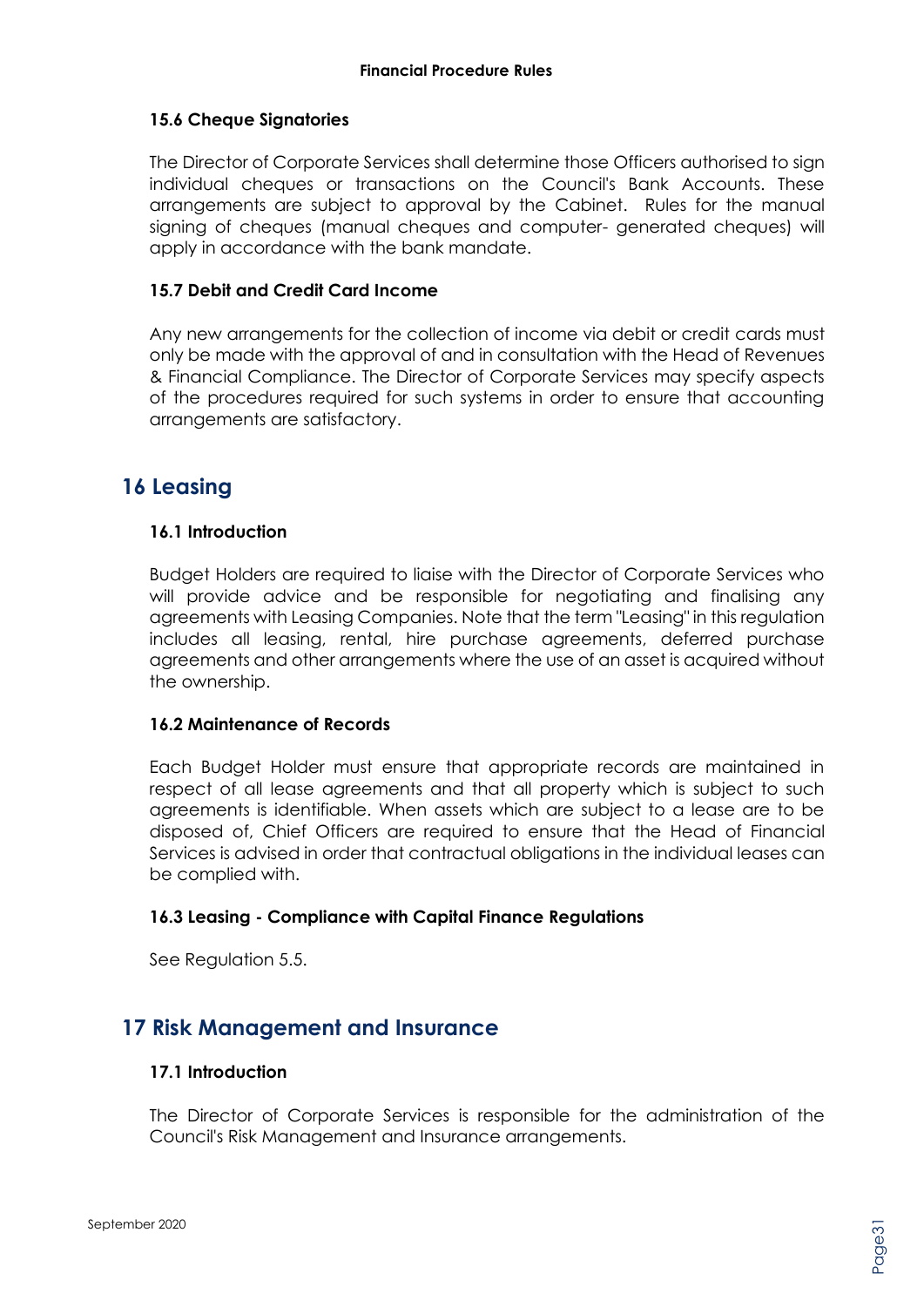#### **17.2 Risk Management**

Chief Officers are required to ensure that an active approach is taken to risk management. Consideration should be given to means by which risks can be minimised. A Risk Management Steering Group exists to consider strategic and operational risk management issues. Each Department has a designated Risk Champion representing it on the Steering Group. Funding may be available for proactive risk management initiatives from this Group. Further advice on Risk Management is available from the Head of Revenues & Financial Compliance or your Departmental Risk Champion.

#### **17.3 Variations to Insurance Requirements**

Chief Officers and Heads of Service must ensure that variations to existing insurance requirements are promptly notified to the Head of Revenues & Financial Compliance. Where a new project/initiative may give rise to new insurance requirements, the Risk Management Unit (Corporate Services Department) should be consulted before the Authority is committed to the risk.

#### **17.4 Claims Management**

Claims need to be submitted to the Risk Management Unit in letter form, or by completion of a claim form (where a suitable form exists). Claim Forms, Claim Letters or County Court Summonses should be referred immediately to the Risk Management Unit. In order to ensure compliance with legal requirements the Risk Management Unit will be responsible for all correspondence, including acknowledgement of the original letter. Strict deadlines are set at distinct stages of proceedings and failure to meet those deadlines will have a major impact on the cost of defending claims. The Council's Insurers/Claims Handlers will need to know the circumstances surrounding the issue. Copies of all relevant data and correspondence must be collated and forwarded to the Risk Management Unit as soon as possible. At a later stage, Departments may be asked for additional information or clarification on contentious points; such requests should receive prompt attention.

### **18 Treasury Management**

#### **18.1 Introduction**

The Director of Corporate Services is responsible for the Council's Treasury Management function. Treasury Management deals with Cash Flows, Borrowing and Lending on the Council's Bank Accounts. The administration of Loans and Investments will accord with the principles of the CIPFA Code of Practice relating to Treasury Management in Local Authorities.

#### **18.2 Treasury Management Strategy and Policy**

- **18.2.1** This Council will create and maintain, as the cornerstones for effective Treasury Management:
	- A Treasury Management Policy Statement, stating the policies,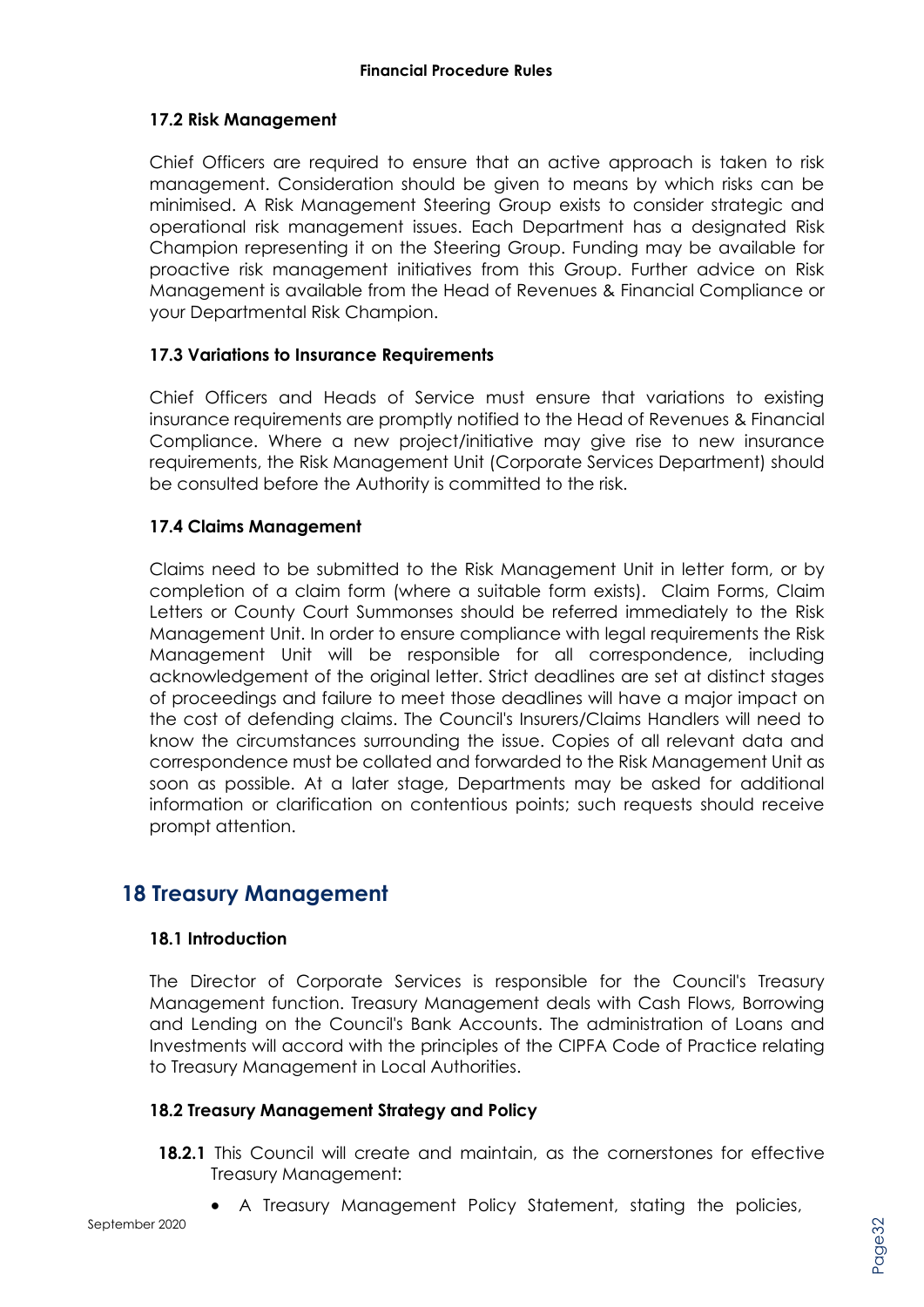objectives and approach to risk management of its Treasury Management activities

- Suitable Treasury Management Practices (TMPs), setting out the manner in which the Council will seek to achieve those policies and objectives, and prescribing how it will manage and control those activities
- **18.2.2** This Council will receive reports on its Treasury Management policies, and activities, including an annual strategy in advance of the year, quarterly activity reports during the year and a year-end annual report, in the form prescribed in its TMPs.
- **18.2.3** This Council delegates responsibility for the implementation and monitoring of its Treasury Management policies and practices to the Cabinet, and for the execution and administration of Treasury Management decisions to the Director of Corporate Services, who will act in accordance with the Council's policy statement and TMPs and CIPFA's Standard of Professional Practice on Treasury Management.
- **18.2.4** The Council nominates the Policy and Resources Scrutiny Committee to be responsible for ensuring effective scrutiny of the Treasury Management Strategy and Policies.

#### **18.3 Reporting**

The Director of Corporate Services shall prepare an Annual Report for the Cabinet summarising the transactions and outlining the Treasury Management Strategy being pursued.

# **19 Internal Audit**

#### **19.1 Introduction**

The Internal Audit function is provided 'in house' and forms part of the Corporate Services Department. It is a statutory requirement upon the Authority to maintain an adequate and effective Internal Audit function and for the Internal Auditors to have access to any information from the Authority which they require to carry out their duties. Whilst Internal Audit has these statutory obligations and powers, it is to be seen as a function which is provided as a service to management in order to assist in the proper, economic, efficient and effective use of resources**.**

The Internal Audit function undertakes systems reviews and other related work including Fraud investigation. The Division may review any area of operations and must be given unlimited access to records, assets, premises and/or personnel.

#### **19.2 Audit Committee**

The Authority has an Audit Committee which meets on at least a quarterly basis. The Committee is provided with regular updates of progress in relation to the approved Audit Plan and are advised of Key Recommendations/Significant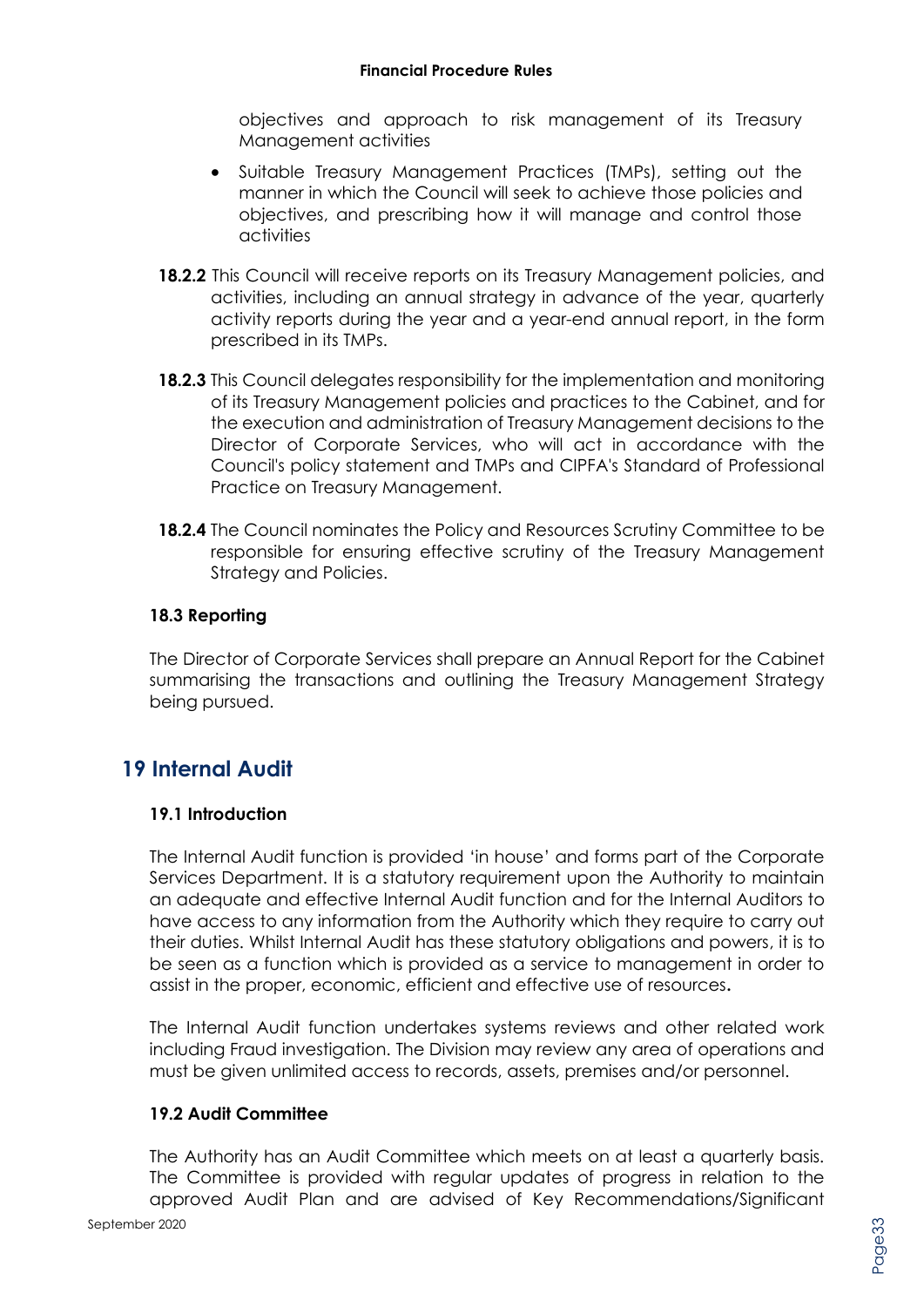Weaknesses resulting from individual reviews.

#### **19.3 Professional Standards**

Internal Audit operates in accordance with the Public Sector Internal Audit Standards (PSIAS) established in 2013, which are the agreed professional standards for Internal Audit in Local Government.

#### **19.4 Independence**

Internal Audit is independent of the functions which it reviews and acts in an independent and impartial manner at all times. The Head of Revenues & Financial Compliance has unrestricted access to Senior Management and reports directly to the Audit Committee.

#### **19.5 Breaches of Financial Procedure Rules**

See section 1.8.

# **20 Fraud, Corruption and Theft**

#### **20.1 Introduction**

Fraud is an act of dishonesty or deception intended for personal gain, or to cause a loss to another party.

The Authority has an Anti-Fraud and Anti-Corruption Strategy, which sets out the Authority's approach to preventing, detecting and dealing with fraud and corruption.

Carmarthenshire County Council has a zero tolerance towards fraud, bribery and corruption. Fraud, bribery or corruption in the Council is unacceptable; it takes away vital resources intended for the provision of high-quality services for the population of Carmarthenshire.

Where sufficient evidence of fraud, bribery or corruption exists, Carmarthenshire County Council will pursue appropriate criminal, civil or disciplinary sanctions and will always seek to recover identified losses and relevant investigation costs.

#### **20.2 Reporting Procedures Fraud & Corruption**

Any case of suspected fraud or corruption by any officer or member of the Council must be reported immediately to the Head of Revenues & Financial Compliance. Where cases are logged on the Whistleblowing Database, the Monitoring Officer will be responsible for formally referring the case to the Head of Revenues & Financial Compliance. No internal investigation should be attempted by any Department. The Head of Revenues & Financial Compliance will arrange for the necessary investigation to be carried out. Where, as a consequence of the investigation, there appears to be reasonable grounds to indicate that an Officer has been guilty of fraud or corruption, the Head of Revenues & Financial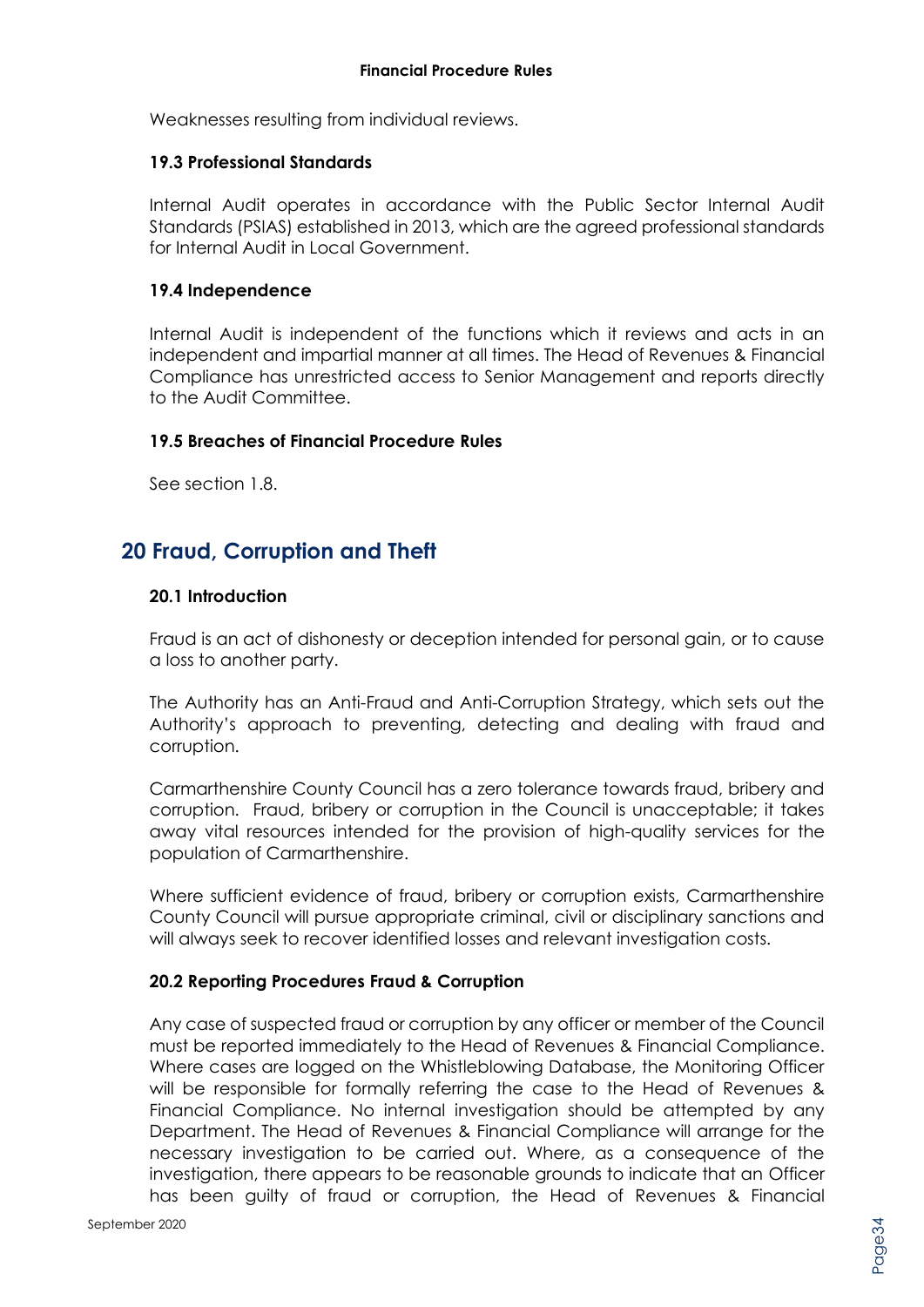Compliance will discuss the matter with the Section 151 Officer who will be responsible for deciding whether the matter should be formally referred to the Police. All cases of suspected fraud or corruption will be reported to the Chief Executive.

**Thefts:** Where cash or items are stolen, such incidents should normally be immediately reported to the Police. If it is suspected that a member of staff may have been involved in the theft, it may be appropriate to liaise with Internal Audit prior to formally referring the case to the Police. This decision must be made by the Divisional Heads of Services depending upon the circumstances. Where the issue is referred directly to the Police, the Head of Revenues & Financial Compliance must be made aware of the referral as soon as is reasonably possible. All thefts of cash or items should be notified to the Head of Revenues & Financial Compliance.

# **21 Stocks and Stores**

#### **21.1 Introduction**

Heads of Service are responsible for determining items for which formal stores systems should be in place.

#### **21.2 Stores Systems**

Stores control systems should be appropriate to the items, the risks faced and the costs of the controls. Where a formal stores system is in operation the following procedures should be in place:

- Levels ordered are reasonable.
- Purchases are secured on delivery.
- The receipt of items is adequately recorded with records updated promptly. Stocks and stores are secured.
- The issuing or disposal of materials is adequately controlled and recorded.
- Returns or write-offs are adequately and promptly recorded.
- Regular stocktakes (at least annually) are undertaken and involve independent members of staff.
- Significant or recurring discrepancies must be reported to Internal Audit.

#### **21.3 Valuations**

The Director of Corporate Services shall be entitled to receive, on request, from each Chief Officer, such information as is required relating to the levels of stock held and valuations of stock.

# **22 Land and Buildings**

#### **22.1 Introduction**

Individual members of staff are required to behave responsibly on and in respect of Council premises so as not to put the health and safety of themselves or others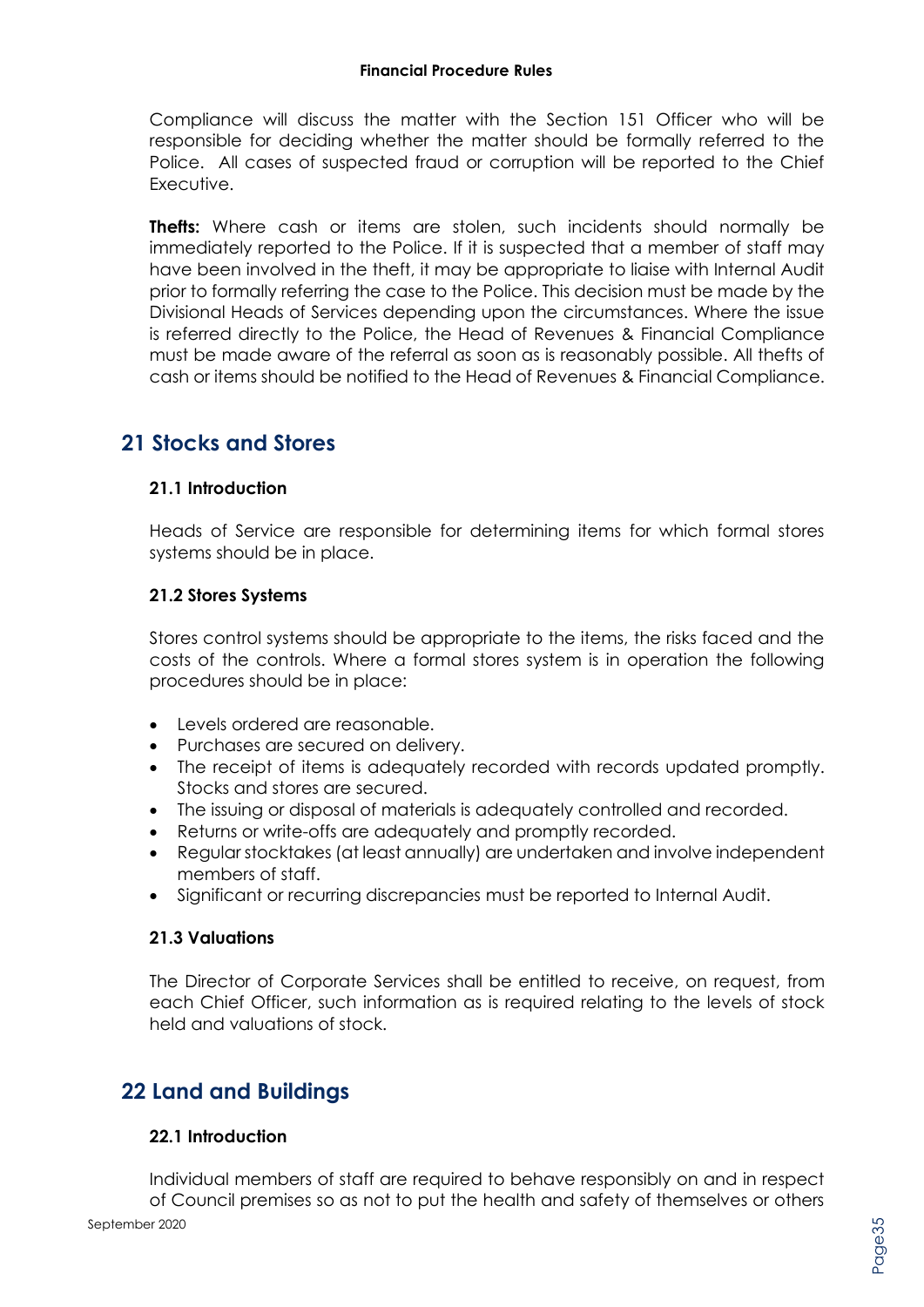at risk.

The Head of Regeneration is responsible for the maintenance of the Asset Manager system for Land and Buildings; an Asset Register, detailing assets owned or rented by the Council, forms part of the Asset Manager system.

#### **22.2 Terrier**

The Terrier should include as a minimum the following details: Purpose for which the land or buildings are utilised Location (including extent & plan reference) Purchase details or rents payable Details of any tenancies granted.

#### **22.3 Asset Register**

The Asset Register is a schedule of the fixed and moveable assets held by the Authority. A copy of the register will be circulated annually; Heads of Service should verify the accuracy of data held.

#### **22.4 Title Deeds**

The Head of Legal Services shall be responsible for making appropriate arrangements for the safe custody of all Title Deeds.

#### **22.5 Disposal of Land and Buildings**

Where Land and Buildings are identified as being surplus to requirements, disposal shall be managed by the Head of Regeneration.

*Note: Disposal of Leased items:* When assets subject to a lease or deferred payment scheme are to be disposed of, Budget Holders are required to ensure that the Head of Financial Services is advised in order that contractual obligations in the individual leases can be complied with.

#### **22.6 Use of Council Premises**

Council premises are to be used only for official Council purposes.

#### **22.7 Minimising Risks in Council Premises**

Individual members of staff are required to behave responsibly on and in respect of Council premises so as not to put the health and safety of themselves or others at risk. Employees not authorised or qualified to carry out works to buildings should not take any such work upon themselves without first consulting the Property Division of the Regeneration Department. Employees may find themselves personally liable to civil or criminal proceedings if they carry out works, however minor, which endanger others. For example, drilling holes for new shelving could release asbestos into the office environment. Any significant risks which are identified in relation to Council premises should be referred to an appropriate officer, i.e. Property Services or Risk Management.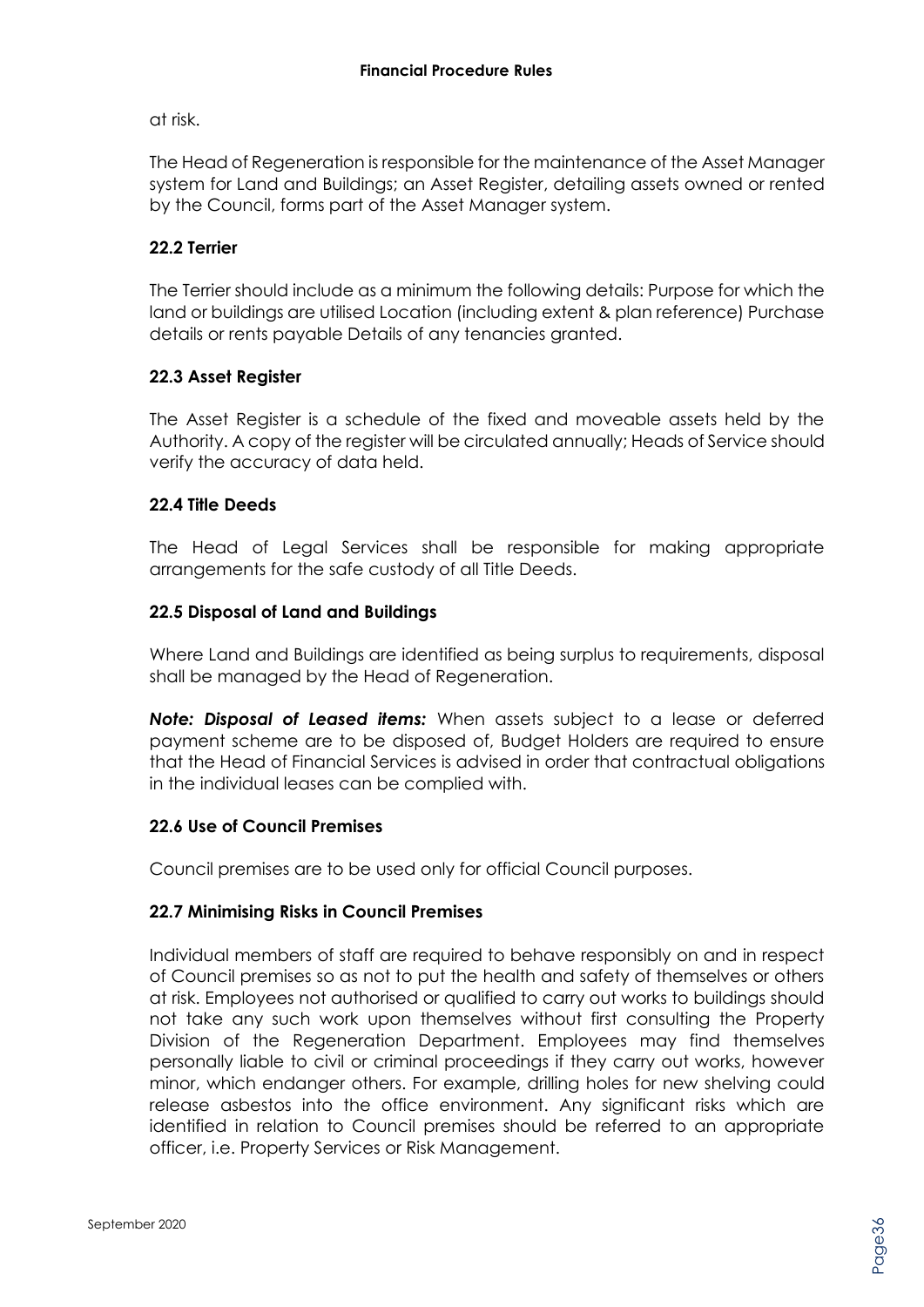# **23 Other Assets**

#### **23.1Introduction**

All Officers are required to take reasonable measures to ensure that all assets are adequately secured from risk of theft or damage.

#### **23.2 Inventories**

Heads of Service are required to ensure that appropriate records are maintained of equipment, furniture, plant and machinery held by individual officers / Sections or within establishments. The aim of such records (inventories) will be to assist in the management of such items and to catalogue items at risk as the records may be used to identify any losses which occur.

**Verification of Inventories:** All inventories must be physically verified and updated on at least an annual basis.

#### **23.3 Portable High-Value Items**

In the case of items of equipment which are portable and of high-value, and where these are regularly removed from Council offices by members of staff, Heads of Service are required to ensure that there are adequate arrangements to ensure which officer is responsible for such items at any point in time**.**

#### **23.4 Security Marking of Assets**

All valuable and portable items should be security marked. Advice on this issue and appropriate methods of marking can be obtained from the Risk Management Unit, Corporate Services Department.

#### **23.5 Disposal of Assets**

Heads of Service are responsible for ensuring that all assets which are surplus to requirements are referred to the Head of Property who will have full authority to determine the disposal action to be taken.

#### **Method of Disposal**

Items will be disposed of in a manner which is most economically beneficial to the Council. Account must be taken of:

- Restrictions relating to the ownership of the asset.
- Opportunities for utilising the asset elsewhere within the Council.
- Appropriate use of tendering procedures.
- Fairness in allowing the public, employees and other parties to bid. Information security requirements.
- Safety requirements.
- The costs of disposal arrangements relative to the expected income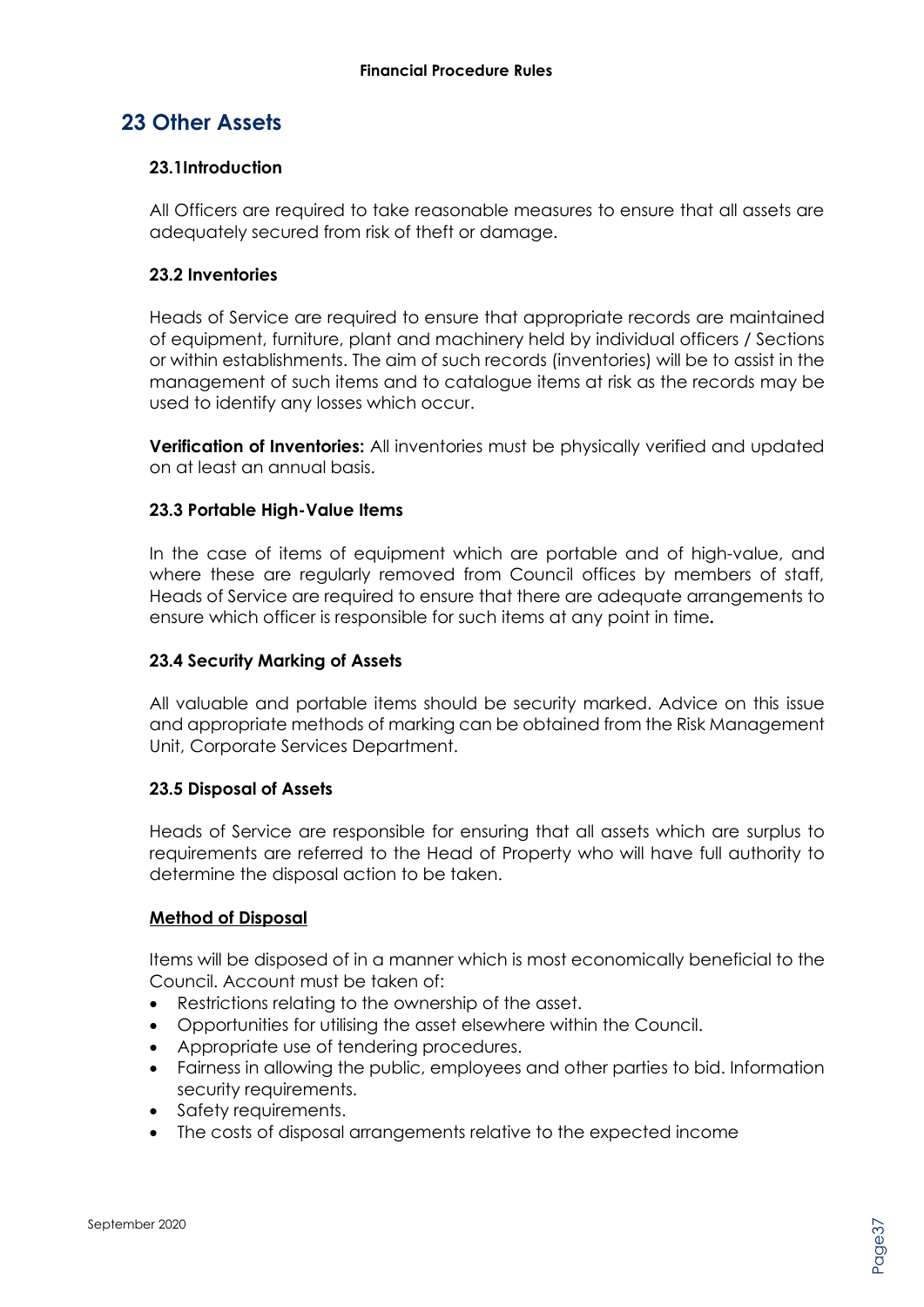# **24 Security**

#### **24.1 Introduction**

Heads of Service are responsible for maintaining proper security, custody and control at all times for buildings, stocks, stores, furniture, equipment, cash, incoming and outgoing mail and other assets appertaining to their Divisions. Heads of Service are also responsible for ensuring that appropriate arrangements are in place for the security of property belonging to clients**.**

Whilst Heads of Service have the overall responsibility for security, all employees have a role to play in securing the Authority's assets.

#### **24.2 Protection of Clients' Private Property**

Heads of Service shall take all necessary steps to prevent or mitigate against loss or damage of all clients' property entrusted to the care of their officers, and shall arrange for an itemised inventory in each case to be prepared in the presence of two officers.

#### **24.3 Incoming Mail**

Incoming mail should be delivered to a secure, theft proof environment. Where mail may include payments to the Council or valuable contents, post opening procedures should be formalised and more than one officer should be involved. The receipt of cash, cheques or other valuable items should be recorded.

#### **24.4 Outgoing Mail**

Outgoing mail should be adequately protected whilst in the custody of the Council. The level of protection required will be influenced by the nature of the items to be dispatched, i.e. the extent to which valuables or payments are likely to be included.

#### **24.5 Receipt of Goods**

Heads of Service shall ensure that appropriate arrangements are in place to ensure that goods are adequately safeguarded from the moment the Authority takes delivery of them.

#### **24.6 Access to Buildings**

Heads of Service are required to implement reasonable security measures for Council premises.

# **25 Personal use of Council Equipment**

#### **25.1 Introduction**

September 2020 Instances in which staff are entitled to make personal use of Council equipment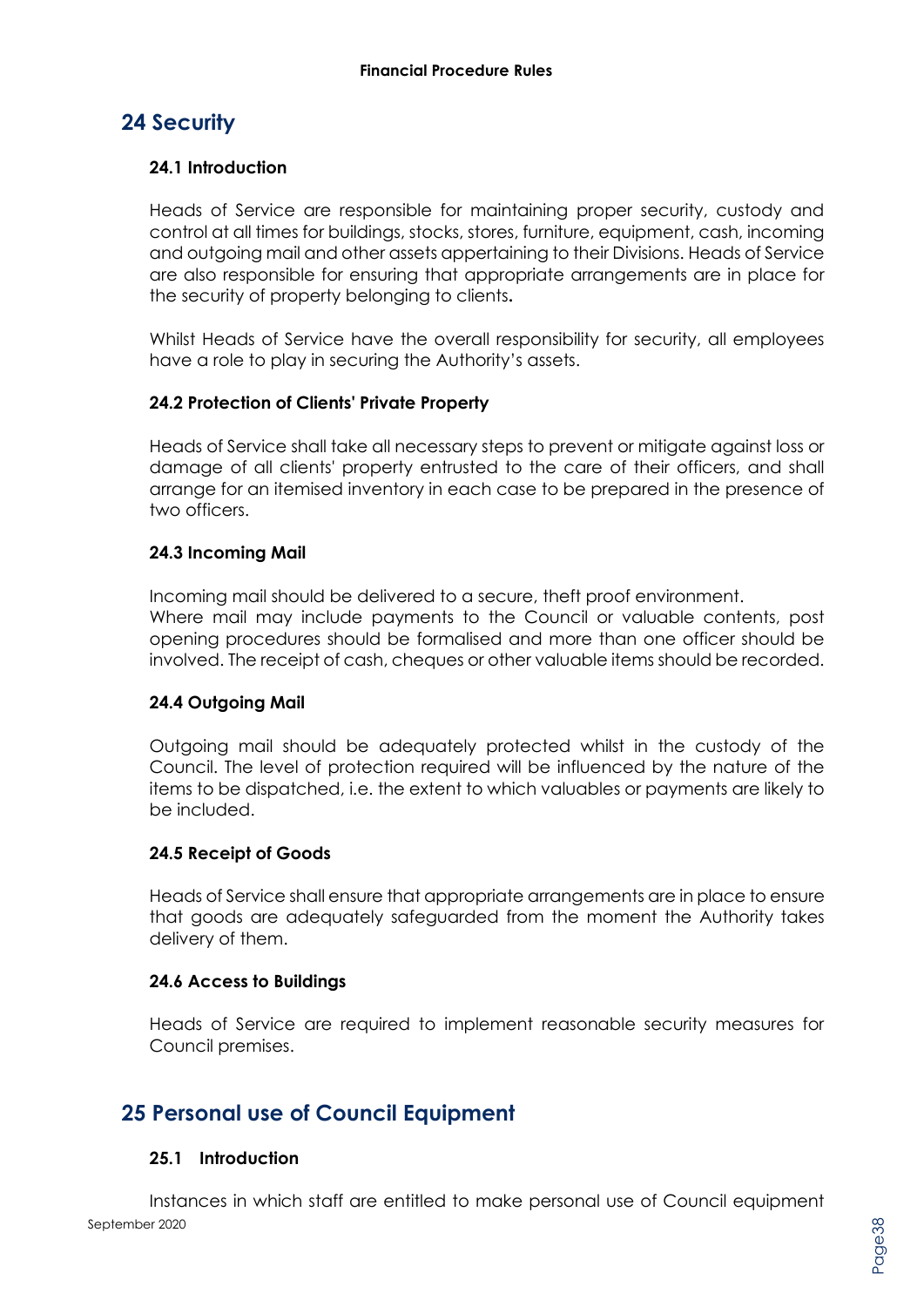should be strictly limited and should be specifically approved by Heads of Service. Written records should be maintained. In all cases, the full cost of personal use of Council equipment must be fully reimbursed to the Authority. Council mail franking facilities are not to be used for private purposes, even if full reimbursement is offered.

#### **25.2 Council Vehicles**

Council vehicles are not to be used for private purposes. Taking pool cars home at night has significant VAT implications, which must be taken into account; see section 29.1. The potential income tax implications of taking a pool car home must also be addressed. Advice should be sought from the Employee Services Section to ensure that taxable liabilities are considered and properly administered.

# **26 Retention of Financial Records**

#### **26.1 Introduction**

Care must be exercised to retain financial records for a number of years beyond the financial year to which the individual documents relate. The records concerned may need to be retained for a number of purposes e.g. statutory requirements, audit.

#### **26.2 Retention Periods**

Depending on the type of record(s) held, there are different retention periods. You will find the [retention schedules](https://www.carmarthenshire.gov.wales/home/council-democracy/data-protection/how-long-we-keep-records/#accordion1) on the Corporate Website.

#### **26.3 Disposal of Records**

Before disposing of records, please refer to the Authority's retention schedules. Records due for disposal must be disposed of in an appropriate manner depending on the content of the documents. All documents relating to personal data must be disposed of in a manner which preserves their confidentiality. Confidential records which are not of a personal nature must also be disposed of securely.

# **27 Controlled Corporate Financial Stationery**

#### **27.1 Introduction**

For numerous routine financial and administrative processes, there are standardised and controlled corporate documents available. These documents help to ensure that the required controls have been implemented and ensure efficient use of staff time, as the format is predefined. This section relates to items of controlled corporate financial stationery. These are controlled by the Financial Services Division (Corporate Services Department).